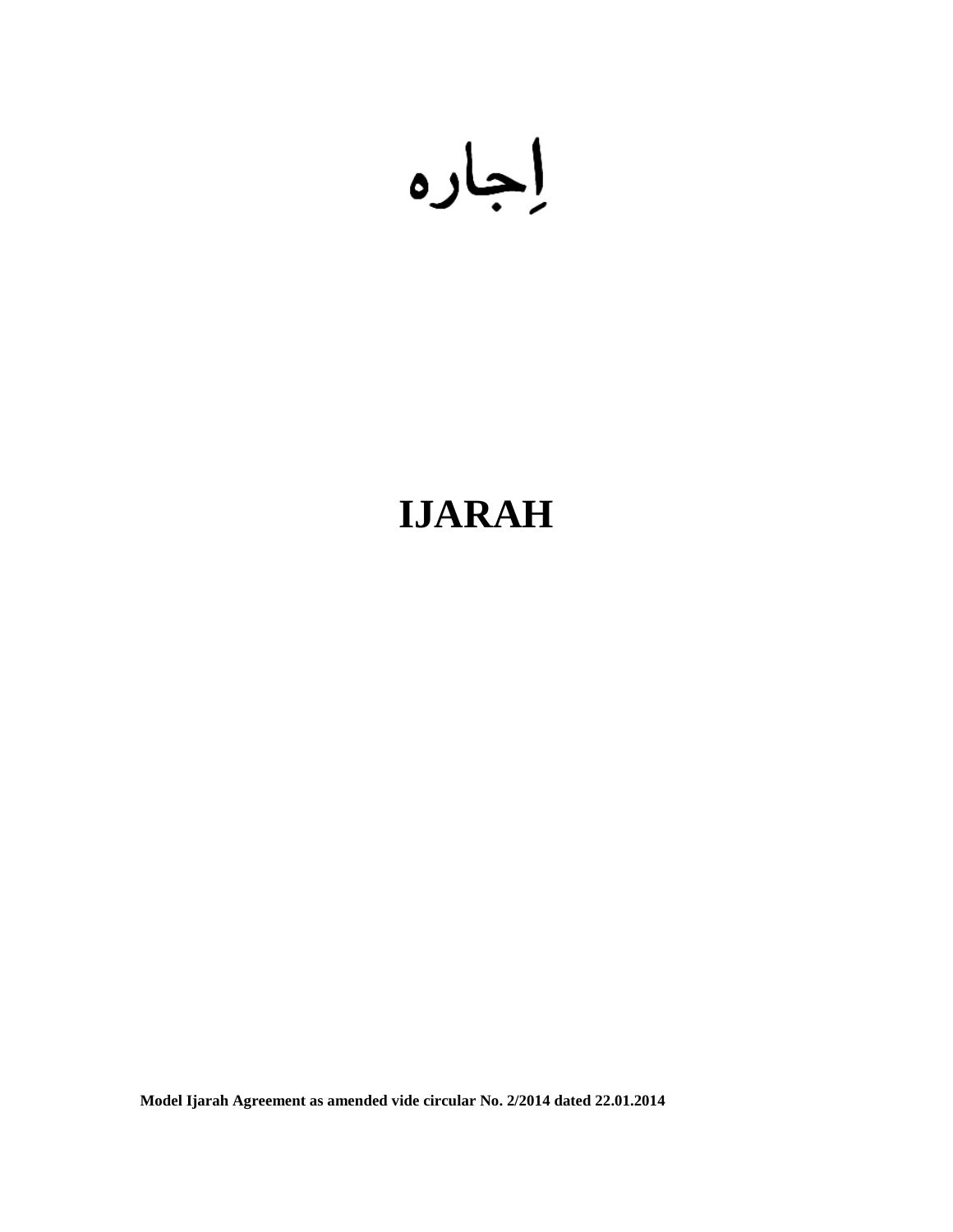#### **THIS IJARAH (LEASE) AGREEMENT**

(the "Agreement") is made at \_\_\_\_\_\_\_ on \_\_\_\_\_\_\_\_\_\_ day of \_\_\_\_\_\_\_\_\_\_by and

#### **BETWEEN**

\_\_\_\_\_\_\_\_\_\_\_\_\_\_\_\_\_\_\_\_\_\_\_\_\_\_\_\_\_\_\_\_\_\_\_\_\_\_\_\_\_\_\_\_\_\_\_\_\_\_\_\_,(hereinafter referred to as the "Lessee" which expression shall where the context so permits mean and include its successors in interest and permitted assigns) of the one part

#### **AND**

\_\_\_\_\_\_\_\_\_\_\_\_\_\_\_\_\_\_\_\_\_\_\_\_\_\_\_\_\_\_\_\_\_\_\_\_\_\_\_\_\_\_\_\_\_\_\_\_\_\_\_\_,(hereinafter referred to as the "Lessor" which expression shall where the context so permits mean and include its successors in interest and assigns) of the other part.

IT IS AGREED BY THE PARTIES as follows:

#### **1. PURPOSE AND DEFINITIONS**

- **1.01** This Agreement sets out the terms and conditions upon and subject to which the Lessor has, acting on the Written Request of the Lessee which is attached as Lease Document # of this Agreement, acquired/beneficially acquired the requested assets and have agreed to Lease the same to the Lessee;
- **1.02** In this Agreement, unless the context otherwise requires:

**"Business Day"** means a day on which the offices of the Modaraba are open for normal business in Pakistan;

**"Due Date(s)"** means the respective dates for the payment of the lease rentals as stated in the Appendices or if such respective due date is not a Business Day, the next Business Day;

**"Event of Default"** means any of the events or circumstances described in Clause 14 hereto;

**"Indebtedness"** means any obligation of the Lessee for the payment or any sum of money due or, payable under this Agreement;

**"Leased Assets"** means Assets that are subject to Lease under this Agreement, more particularly described in Lease Document # \_\_;

**"Lessee"** means the Client;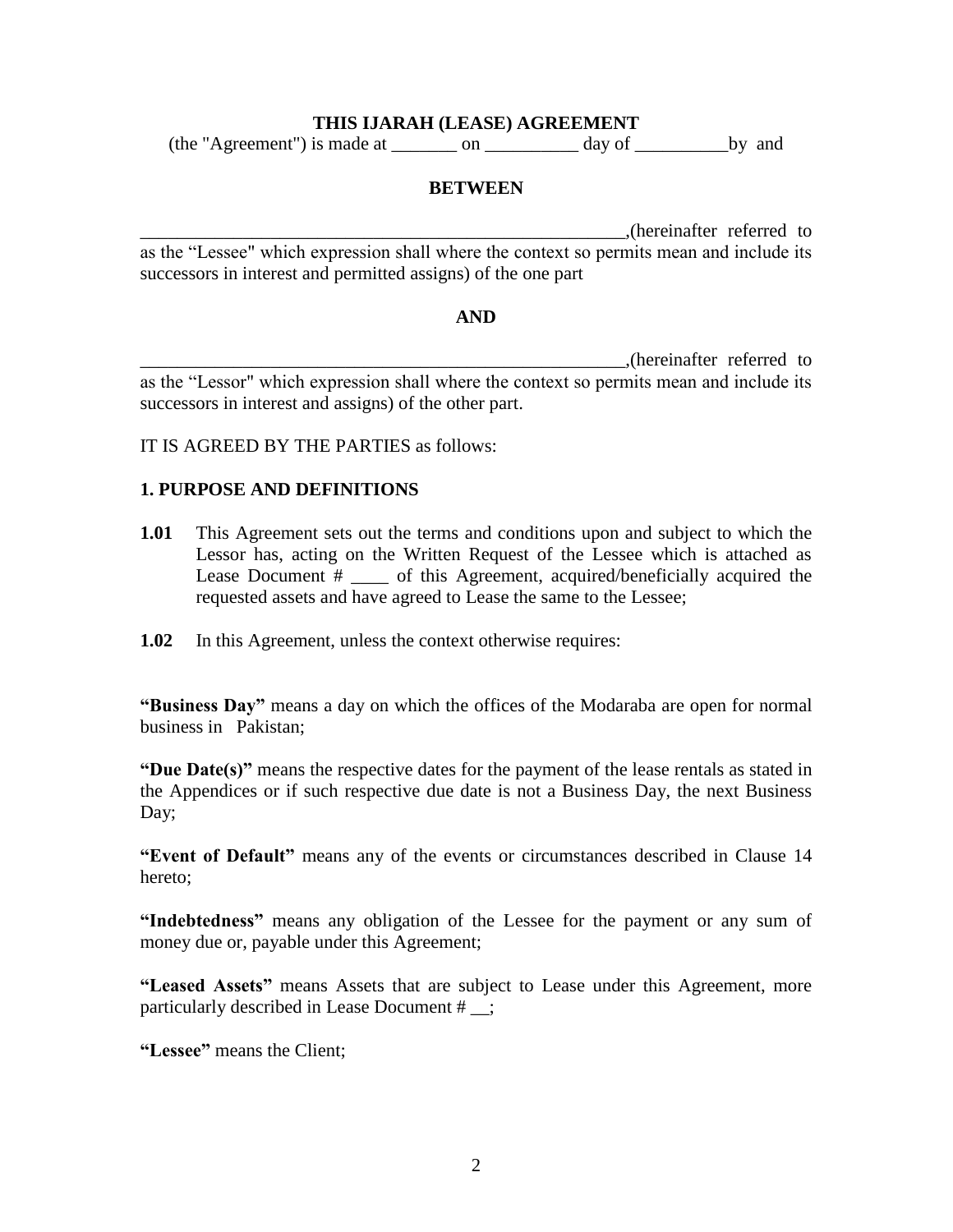**"Lessor"** means the Institution and is defined in the preamble;

**"License"** means any license, permission, authorization, registration, consent or approval granted to the Lessee for the purpose of or relating to the conduct of its business;

**"Lien"** shall mean any mortgage, charge, pledge, hypothecation, security interest, lien, right of set-off, contractual restriction (such as negative covenants) and any other encumbrance;

**"Principle Documents"** means this agreement and all other documents relating to collateral(s) provided by the lessee.

**"Promissory Note"** is defined in Clause 4.01(b);

**"Prudential Regulations"** means Prudential Regulations or other regulations as are notified from time to time by SECP;

**"Rupees" or "**Rs." Means the lawful currency of Pakistan;

**"SECP"** means the Securities and Exchange Commission of Pakistan established under the Securities & Exchange Commission of Pakistan Act, 1997 and includes any successors thereto;

**"Security Documents"** and "**Security"** is defined in Clause 4.01;

**"Secured Assets"** means all the Lessee's [insert description of assets in respect of which charge/mortgage may be created];

**"Specified Location"** shall mean \_\_\_\_\_\_\_\_\_\_\_\_\_\_ or such other location as the Lessor may agree in writing;

**"Supplier"** means the Supplier from whom the Lessor acquires Title of the Assets for onward lease to the Lessee;

**"Taxes"** includes all present and future taxes (including central excise duty and sales tax), levies, imposts, duties, stamp duties, penalties, fees or charges of whatever nature together with delayed payment charges thereon and penalties in respect thereof and "Taxation" shall be construed accordingly;

**"Title"** means such title or other interest in the Assets subject to Lease under this Agreement;

**"Total Loss"** shall have the same meaning assigned to it in the policy of insurance where under the Leased Assets are insured and shall include such other terms in such policy that have a meaning analogous to the term Total Loss as generally understood;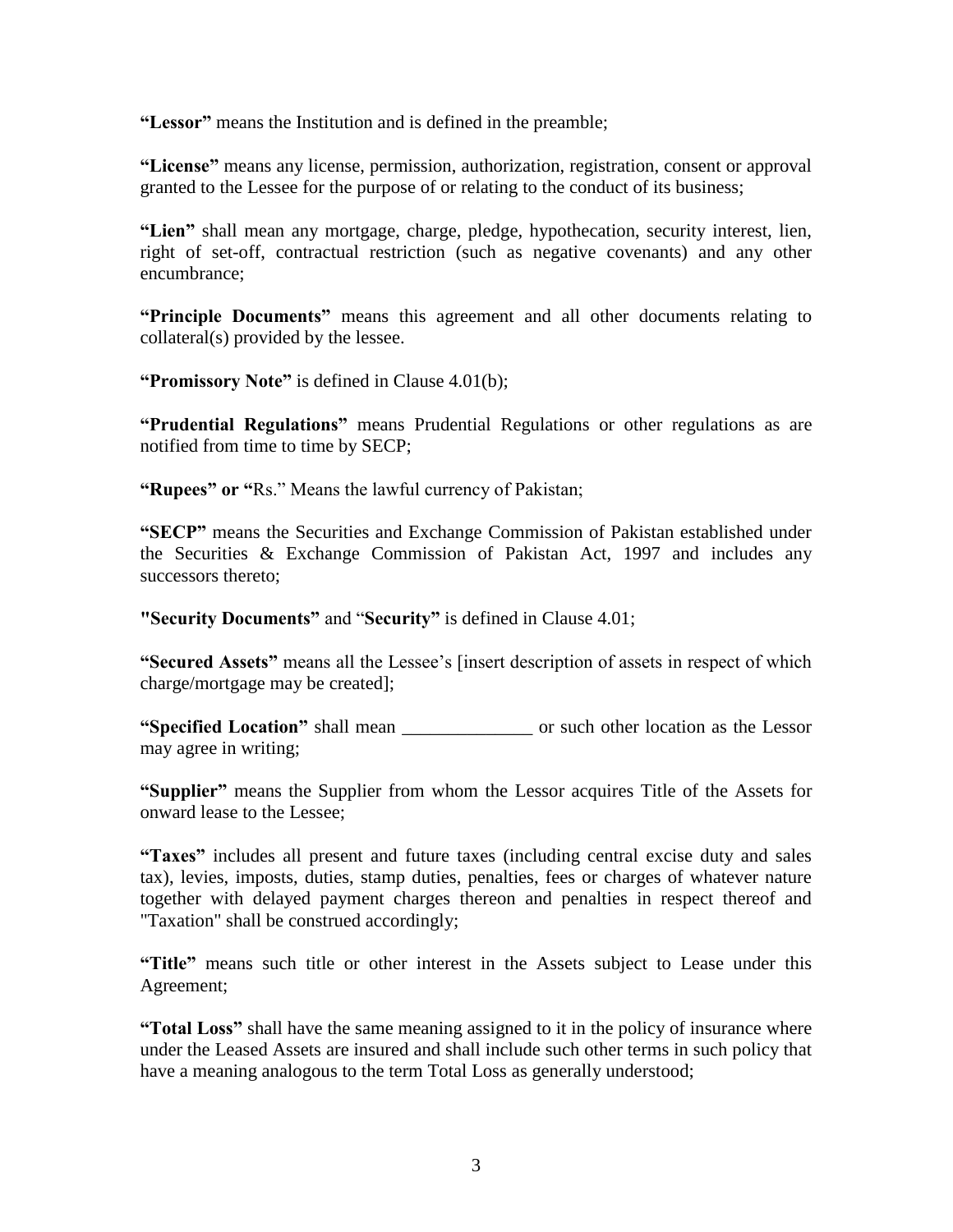**"Value Date"** means the date on which the Lease commences under this Agreement and is given in the Lease Document # \_\_\_\_;

**1.03** Clause headings and the table of contents are inserted for convenience of reference only and shall be ignored in the interpretation of this Agreement. In this Agreement, unless the context otherwise requires, references to Clauses and Appendices are to be construed as references to the clauses of, and Appendices to, this Agreement.

#### **2. LEASE**

- **2.01** The Lessor hereby leases to the Lessee and the Lessee hereby agrees to take on lease from the Lessor, the Leased Assets for the period stated herein upon the terms and conditions herein set forth.
- **2.02** The Lessee covenants and agrees to pay the amount of Rs.[-------] to the Lessor on execution of this Agreement as a security deposit to be applied in the absolute discretion of the Lessor in respect of any rent in default under this Lease at any time or from time to time. The Lessee shall have no right of set off against such security deposit, but shall be entitled to the return of the said deposit after deduction of any **actual** costs, charges or expenses at the end of the term of this Lease.

#### **3. TERMS AND PERIOD OF LEASE**

- **3.01** The term of the Lease and the charges payable hereunder (hereinafter referred to as lease rental) with respect to the Leased Assets shall be as set-forth in the aforementioned Lease Document # \_\_\_\_ attached hereto. The lease rental shall be payable monthly/quarterly/semi-annually in advance/arrears on the day mentioned in the Lease Document # \_\_\_\_ during the term of the Lease.
- **3.02** This Agreement or the lease hereunder in respect of the Leased Assets can be terminated only with the mutual consent of the parties hereto. Such termination shall take effect after ------- days from the date of parties' consent. This Agreement and all its terms and conditions shall, notwithstanding the termination of lease, continue in full force and effect until all obligations of the Lessee under this Agreement are discharged (including the obligation to return the Leased Assets to the Lessor in good operating condition in accordance with the provisions of this Agreement) and the payment of all sums due hereunder to the satisfaction of the Lessor.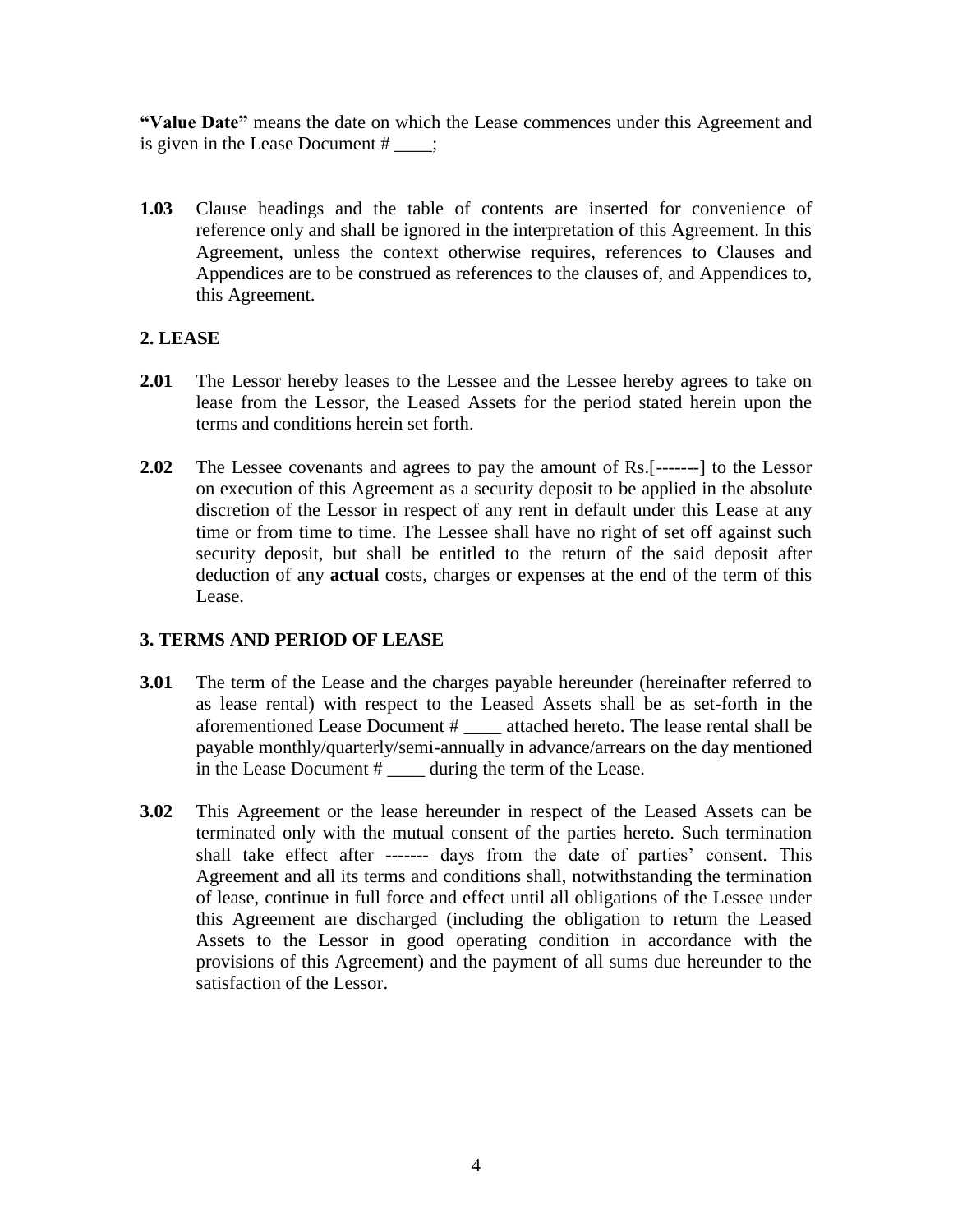#### **4. SECURITY**

**4.01** As security for the payment of the lease rentals as well as any other amount due under this Agreement and use of the Leased Assets as per conditions set out in this Agreement, the Lessee shall:

**(a)** Furnish to the Lessor a collateral(s), substantially in the form and substance attached hereto as Lease Document #  $(the "$ 

**(b)** Execute such further deeds and documents as may from time to time be required by the Lessor for the purpose of more fully securing and or perfecting the security created in favour of the Lessor; and

**(c)** Create such other securities to secure the Lessee's obligations under the Principal Documents as the parties, hereto, may by mutual consent agree from time to time.

(The above are hereinafter collectively referred to as the "**Security**").

**4.02** In addition to above, the Lessee shall execute a demand promissory note in favour of the Lessor for the entire amount of the lease rentals (the "Promissory Note"); (The Security and the Promissory Note are hereinafter collectively referred to as the "Security Documents").

#### **5. FEES AND EXPENSES**

The Lessee shall pay to the Lessor on demand within 15 days of such demand being made, legal and other ancillary expenses incurred by the Lessor in connection with the negotiation, preparation and execution of the Principal Documents and of amendment or extension of or the granting of any waiver or consent under the Principal Documents.

#### **6. RENTAL**

- **6.01** All payments to be made by the Lessee under this Agreement shall be made in full, without any set-off or counter claim whatsoever, on the due date and when the due date is not a Business Day, the next Business Day and save as provided in Clause 6.02, free and clear of any deductions or withholdings, to an account of the Lessor as may be notified from time to time, and the Lessee will only be released from its payment obligations hereunder by paying sums due into the aforementioned account;
- **6.02** If at any time the Lessee is required to make any non refundable and nonadjustable deduction or withholding in respect of Taxes from any payment due to the Lessor under this Agreement, the sum due from the Lessee in respect of such payment shall be increased to the extent necessary to ensure that, after the making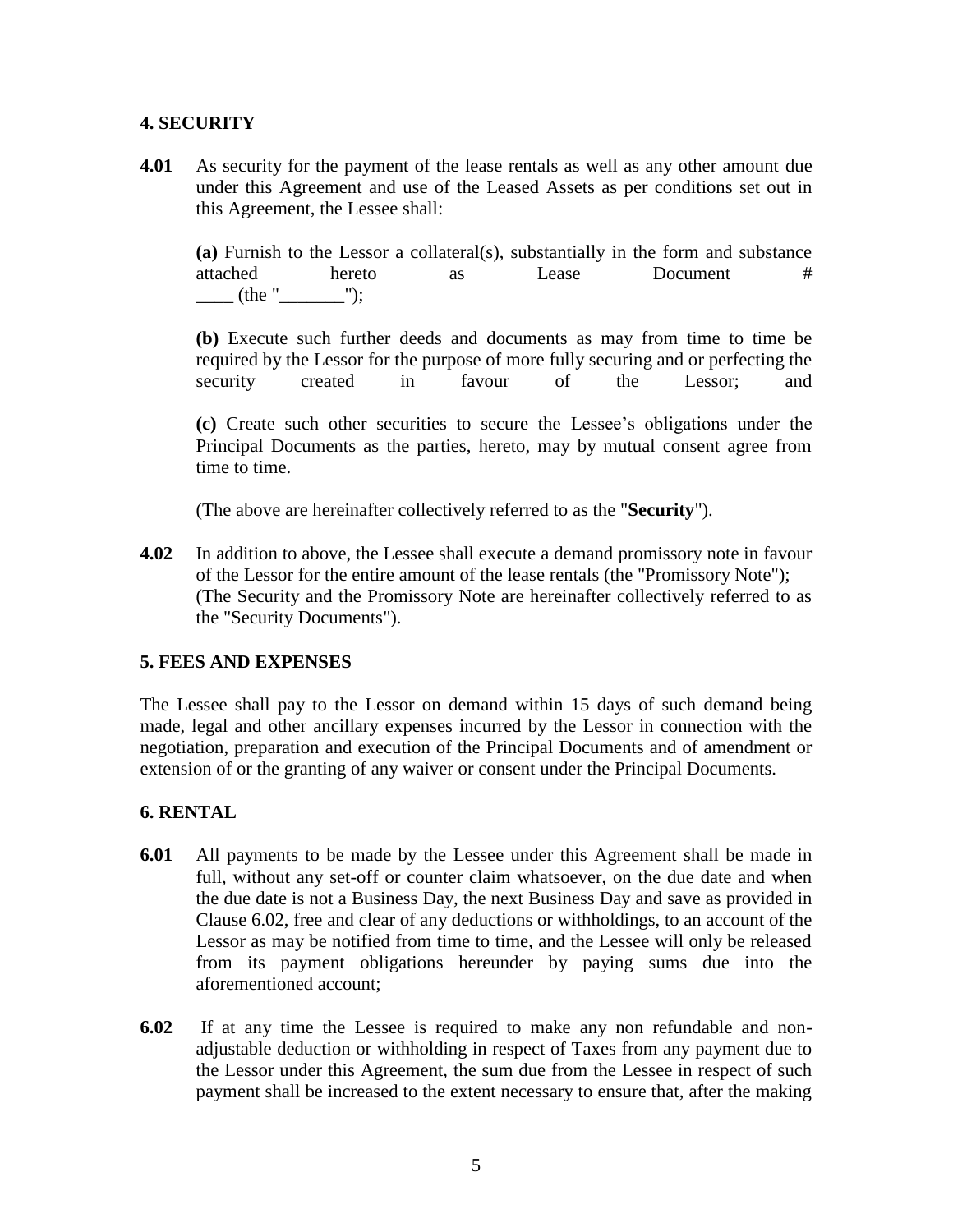of such deduction or withholding, the Lessor receives on the Payment Date, a net sum equal to the sum which it would have received had no such deduction or withholding been required to be made and the Lessee shall indemnify the Lessor against any actual losses or costs incurred by the Lessor by reason of any failure of the Lessee to make any such deduction or withholding. The Lessee shall promptly deliver to the Lessor original or copies of any receipts, certificates or other proof evidencing the amounts (if any) paid or payable in respect of any deduction or withholding as aforesaid.

**6.03 (i)** It is intended that the Rental payable by the Lessee should be calculated to provide return to the Lessor equivalent to the Bench Mark plus margin of [\_\_\_\_\_%] ("Margin"). "Bench Mark" shall mean Karachi Inter Bank Offer Rate ("KIBOR") for calculating the rentals, which will be set  $\lceil \qquad \rceil$ quarterly/biannually in respect of the Rental payable. The rentals stated in annexure A has been calculated at KIBOR prevailing on the date of the execution of the Lease Agreement.

In case of leases based on floating rentals, as and when KIBOR varies, the rentals stated in Annexure A to the Lease Agreement shall be revised and notified by the Lessor to the Lessee so that the future rentals reflects the Bench Mark (as defined above) plus Margin, provided that the maximum rate applicable to the revision of the rent after calculation by reference to the bench mark shall not exceed  $\lceil \frac{96}{2} \rceil$  per annum ("Ceiling") and minimum rate applicable for the revision of the rent shall not be less than  $\lceil \frac{9}{6} \rceil$  ("Floor"  $\lceil \frac{9}{6} \rceil$ ).

In the event that the KIBOR is no longer available for any reason whatsoever, the Lessor may alter the Bench Mark by substituting another suitable mechanism / reference for the purpose of calculating the rentals.

**(ii)** The institution may revise **with the mutual consent** the Lease Rentals in cases where any cost relating to the Lease borne by the institution (including without limitation to insurance cost) increases to the extent to cover such increase in cost.

**6.04 In the event of total loss of leased asset, the Ijarah contract will be terminated with immediate effect and payment of all future rentals will be stopped.** 

#### **7. DELIVERY**

**7.01** The Leased Assets as set out in the Lease Document # \_\_ attached hereto shall be delivered by the Lessor to the place stated in the Lease Document #  $\ldots$  All costs incurred in connection with delivery of the Leased Assets up to the point of delivery as stated in the Lease Document # \_\_ shall be borne by the Lessor. Further, the Lessee shall notify the Lessor in writing of the place at which such Leased Assets are to be installed, located, used or operated and thereafter the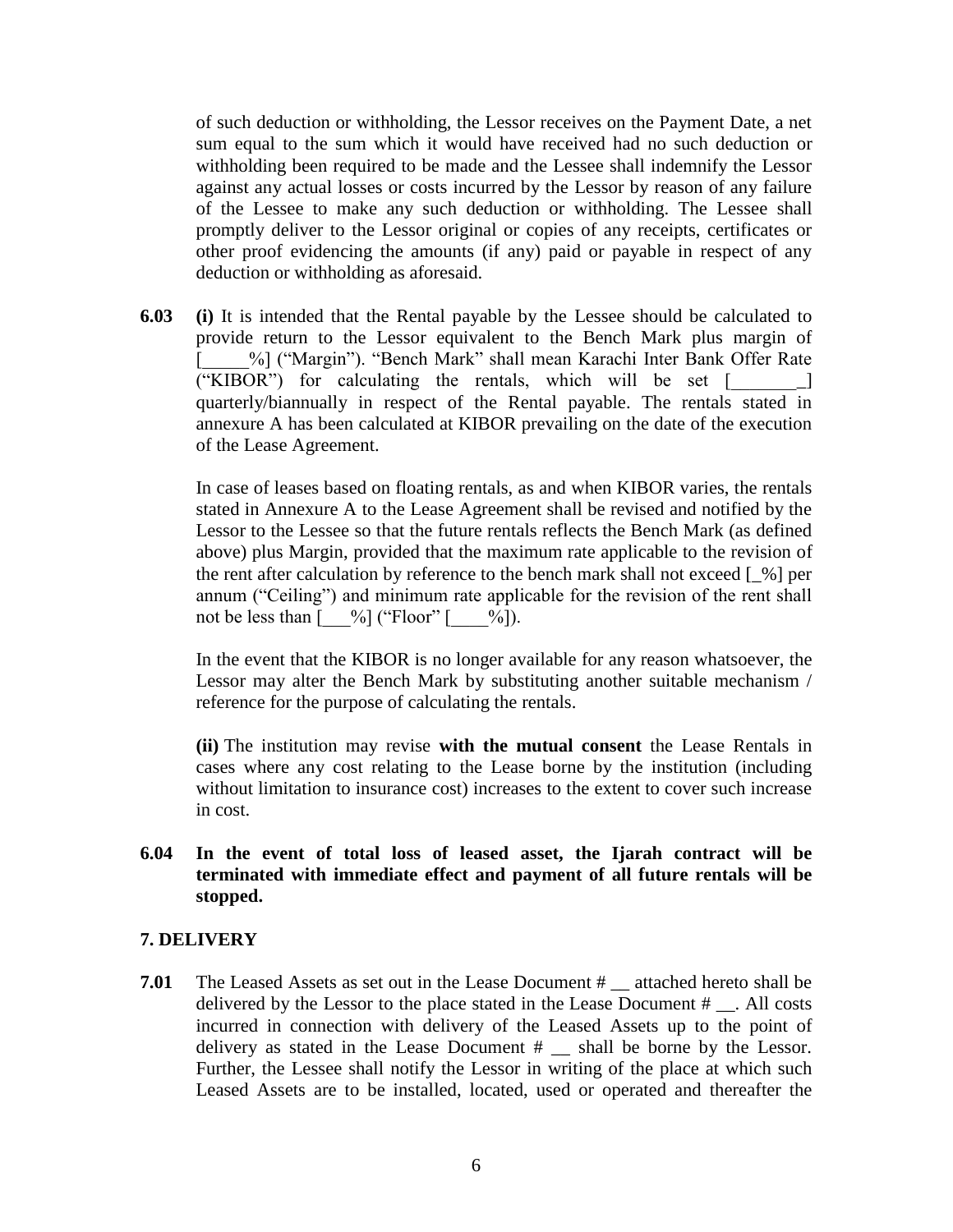Lessee shall not remove or shift the Leased Assets to any other place without the prior written consent of the Lessor.

**7.02** Upon delivery of the Leased Assets to the Lessee, the Lessee shall execute and deliver to the Lessor a receipt or acceptance thereof in the form annexed hereto as Lease Document # \_\_. By such acceptance, the Lessee agrees and covenants that such Leased Assets are in good working order, condition and appearance and in all respects satisfactory to the Lessee and complete in all respects.

#### **8. USE OF LEASED ASSETS**

**8.01** The Lessee hereby agrees and undertakes that:

**a)** Lessee shall at all times store, house, use and operate the Leased Assets carefully and strictly in conformity with the instructions and directions of the manufacturers and/or Suppliers thereof (including those relating to the environmental conditions, if any, under which the Leased Assets is to be transported, stored, housed, used or operated), whether such instructions and directions are contained in the operational manuals or are otherwise provided with or before or after the delivery of the Leased Assets by the manufacturer and/or Suppliers thereof:

**b)** The Leased Assets shall be handled, used and operated by authorized and suitably trained persons and shall not be handled, used or operated by unauthorized or untrained persons;

**c)** The Lessee shall not do or omit to do any act or thing by which the warranties and performance guarantees given by the Suppliers and/or manufacturers of the Leased Assets would or could become invalidated or unenforceable, whether wholly or in part;

**d)** Each item of Leased Assets shall be used for the normal and usual purpose of the business of the Lessee for the time being, and, except with the prior permissions of the Lessor, for no other purpose whatsoever;

**e)** The Lessee shall store, house, install, use and operate the Leased Assets in compliance with all relevant laws, rules, regulations, orders and direction, whether of the Federal or any Provincial government or of any Municipal or Local Authority or of any court, tribunal or other competent authority or officer;

**f)** The Lessee shall not sell, transfer, assign or otherwise dispose off, loan, give on license, or part with the possession of, or in any way mortgage, hypothecate, pledge, charge or otherwise encumber, the Leased Assets and except with the permission of the Lessor in writing, sublease or let for hire.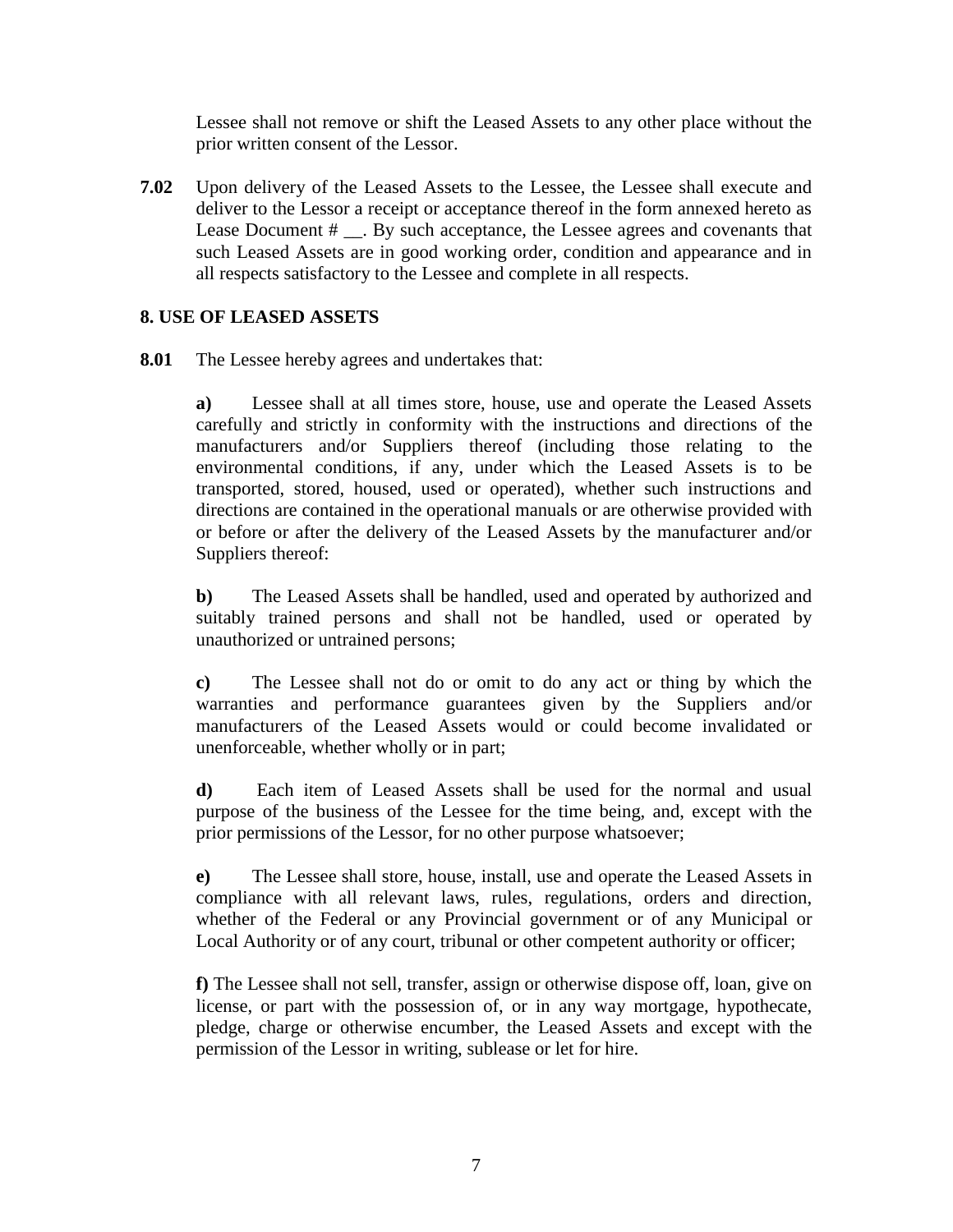- **8.02** The Lessee shall not, without the prior written consent of the Lessor, make any alteration, addition, or improvement to the Leased Assets or change the condition thereof; In the event of any component or accessory being affixed or added to the leased asset in the process of alteration or improvement of any kind, such component or accessory shall and be deemed to be the property of the Lessee. Accordingly, the Lessee shall have the right to retrieve by detachment or removal such accessories or components from the Leased Assets, upon termination of lease (or earlier) provided that such detachment or removal shall neither tend to damage the appearance nor impair the working of Leased Assets.
- **8.03** Nothing contained in this article shall release the Lessee from its liability for any storage, handling, use or operation of the Leased Assets or any of them in breach of any of the terms and conditions contained herein or in a manner contrary to any provisions or requirements of the insurance policy or policies intended to cover the Lessor's liability as owner of the Leased Assets or in contravention of any law, rule, regulation, order or direction, whether of the Federal or any Provincial government or of any Municipal or Local Authority or of any court, tribunal or other competent authority or officer;
- **8.04** The Lessee hereby agrees to indemnify and save harmless the Lessor from and against all claims and demands made and all fines or penalties levied or imposed in respect of or arising out of the storage, handling, use or operation of the Leased Assets or any of them;
- **8.05** Lessee will immediately notify Lessor of any change of place of permanent location of the Leased Assets.

#### **9. MAINTENANCE OF LEASED ASSETS**

- **9.01** The Lessee agrees to maintain each item of Leased Assets in reasonable condition satisfactory to the Lessor. All maintenance works shall be carried out strictly in accordance with the maintenance manuals or other instructions and directions of the manufacturers and/or Suppliers of the Leased Assets, or where no such manuals instructions or directions are provided, in accordance with the best practice in the industry;
- **9.02** The Lessee agrees to be solely responsible for all maintenance and operating costs and expenses which shall include but shall not be limited to such as fuel, oil and lubricants, repairs, replacement of components and/or parts, periodic and preventive maintenance and repair costs, incurred in connection with or in any way referable to storage, handling, use and operation of each item of the Leased Assets;
- **9.03** The Lessee also agrees to be responsible for and forthwith to pay all fees, taxes, fines or penalties of operational nature by and to whosoever payable and relating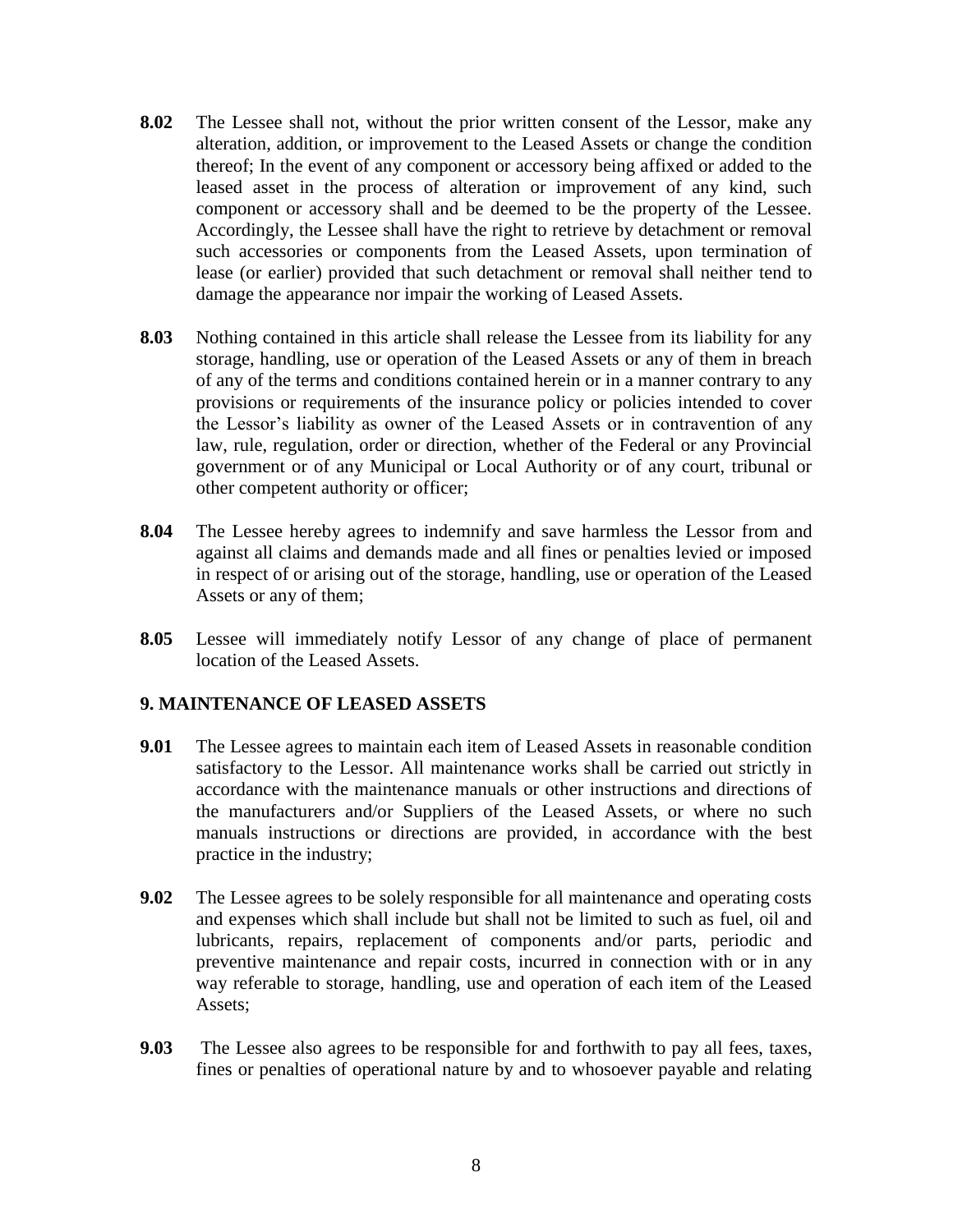to the transportation, storage, handling, use and operation of the Leased Assets, except the income tax of the Lessor;

**9.04** In the event of normal maintenance or operation costs and expenses as aforesaid or fees, taxes, fines and penalties or any other charges not being paid by the Lessee as herein required, the Lessor may, but shall not be obligated, pay such cost, expenses, fees, taxes, fines, penalties and charges and the Lessee shall forthwith upon demand reimburse the Lessor therefore. The Lessor shall always receive a fixed amount herein provided for as rent on the Leased Assets leased hereunder, and any other charges, such as those specified above shall be in addition to the rent payable by the Lessee to the Lessor.

#### **10. INSURANCE, ACCIDENTS, INJURIES AND INDEMNIFICATION**

- **10.01** The Lessor shall procure insurance coverage from reputable companies offering protection under the Islamic concept of Takaful. Until the Islamic insurance concept of Takaful is available the Leased Assets shall be comprehensively insured (with a reputable insurance company) against all insurable risks, which shall include, but not limited to fire, theft, accidents, collision, body and engine damage, vandalism, riots and acts of terrorism.
- **10.02** The Lessee, its agents and employees shall comply with all the terms and conditions of the said insurance policy, including the immediate reporting of accidents or damage to the Lessor and the insurance company and shall do all the things necessary or proper to protect or preserve the Leased Assets in accordance with the appropriate clause as mentioned in the Insurance policy. The Lessee shall also provide all assistance to the insurance company and the Lessor for a prompt settlement of any claim and shall take all such actions and steps as may be necessary in that regard;
- **10.03** The Lessee shall be responsible for and keep the Lessor indemnified against accidents and injuries, whether fatal or otherwise, damages and losses occurring to any person or property which may result from or be traceable to the storage, handling, use or operation of the Leased Assets by the Lessee, its contractors, its and/or their respective employees or agents, or any failure on the part of the Lessee to observe and perform any of the obligations under this Agreement or the instructions contained in the manufacturer's and/or the Supplier's maintenance and operation manual or any other instructions of the manufacturers and/or Suppliers and the Lessor. If the Lessor shall have to pay any money in respect of any claim or demand for which the Lessee is responsible hereunder, or incurs any costs, charges or expenses (including attorney's fees) in connection with any such claim or demand, the amount so paid and the costs, charges and expenses incurred by the Lessor shall be paid by the Lessee to the Lessor in full upon demand;
- **10.04** The parties hereto agree that notwithstanding anything contained in this Agreement, the Lessor shall also not be responsible in any way whatsoever for the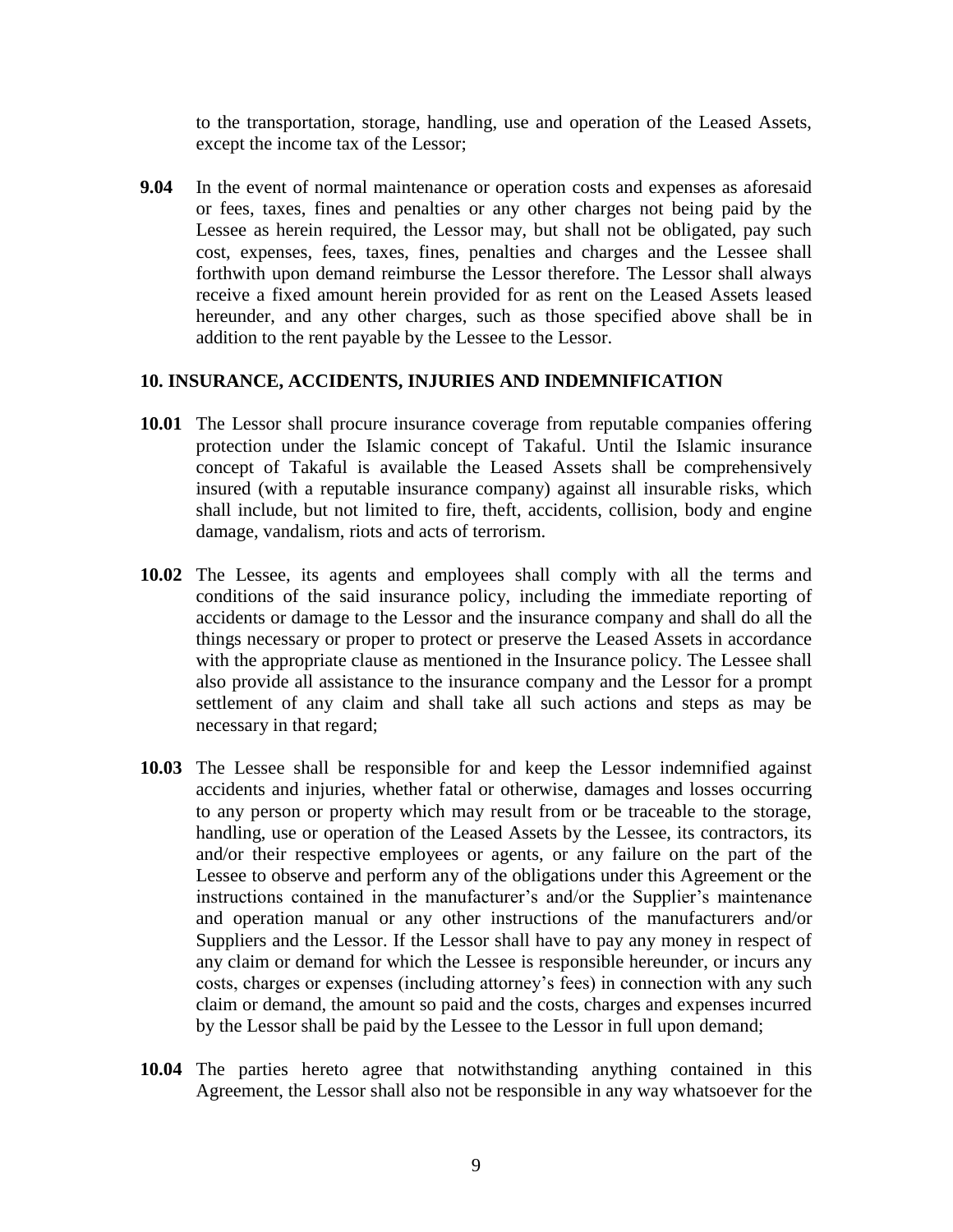products derived from or through the use or operation of the Leased Assets by the Lessee or anybody else nor also as to their efficacy or merchantability or otherwise, and the Lessee shall indemnify and keep indemnified the Lessor against any and all actions, proceedings, liabilities, claims, losses, damages, costs and expenses relating to or arising out of the storage, sale, use or consumption of any product derived there from which may be instituted against or suffered or incurred by the Lessor or by any other person or party;

- **10.05** The Lessee further indemnifies the Lessor against any loss or expense which the Lessor shall certify as rightly incurred by it as a consequence of : (i) the occurrence of any Event of Default, other than those stipulated in sub clauses (b), (c) & (i) of Clause 14 of this Agreement and (ii) arising out of any misrepresentation.
- **10.06** All proceeds of insurance, whether consisting of Total Loss Proceeds or otherwise, shall be applied at the option of Lessor towards:

**(a)** The replacement restoration or repair of the Leased Asset if the same may be reasonably possible.

- **(b)** The payment obligations of the Lessee to the Lessor hereunder.
- **10.07** If any event covered by the insurance occurs, the Lessee shall forthwith notify the Lessor regarding the same in writing and shall immediately take all steps as may be required for ensuring that the insurance claim is properly lodged, and for said purpose, the Lessee shall sign all such documents as may be required and allow full opportunity to the insurance company and its nominee for carrying out inspection test, investigation and examination.
- **10.08** The Lessee agrees to pay the Lessor the cost of repairing or replacing any damage arising out of misuse to the Leased Assets;

#### **11. REGISTRATION AND TITLE**

**11.01** The Leased Assets shall, where applicable, be registered in the name of Lessor under the Federal/ Provincial/Municipal laws pertaining to registration of such assets. All taxes that are incidental to the ownership of the leased asset shall be borne by the Lessor. Title, ownership and right of property in and to the Leased Assets leased hereunder shall at all times remain vested in Lessor and the Lessee covenants and agrees not to do or perform any act prejudicial thereto. Notwithstanding such registration, it is understood and agreed between the parties hereto that Lessor shall not be liable or responsible for the infraction of or noncompliance with any Federal/Provincial/Municipal statute, law, ordinance, rule or regulation whatsoever relating to the operation or use of Leased Assets;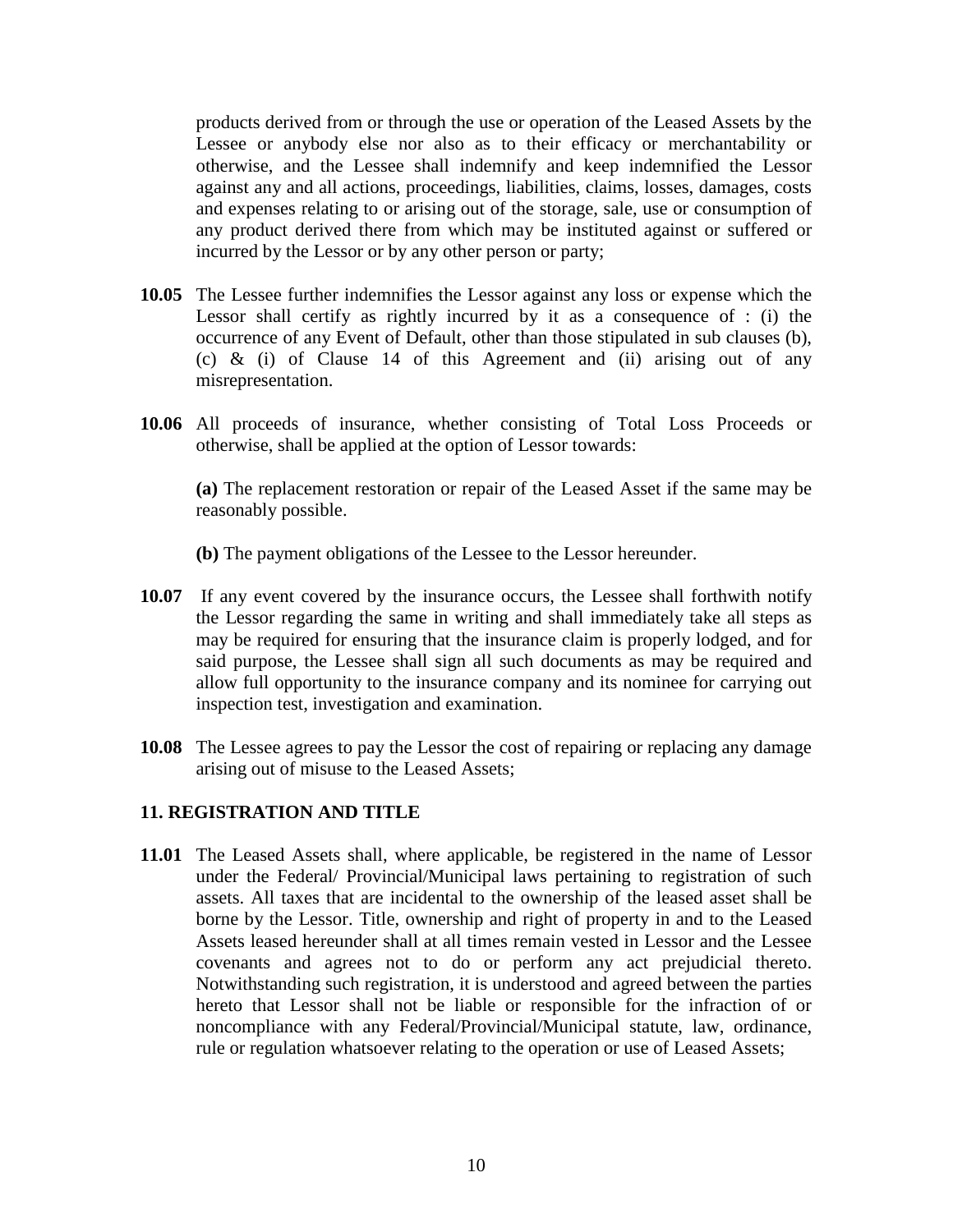- **11.02** Payment of all taxes incidental to usage and operations of the leased asset including the Road Tax, if applicable, shall be the sole responsibility of the Lessee, and it is understood this payment has been factored in the Lease Rentals. Further provided that if Lessee is not in default under this Lease, the Lessor will, upon request, furnish the Lessee a letter of authority for this purpose;
- **11.03** The Lessee shall affix a plate or label or other mark on the Leased Assets indicating that it has been leased from the Lessor and the Lessee shall ensure that such plates, labels or marks are not covered up, obliterated, defaced or removed. The detailed specifications and wordings of such plates, labels and marks shall be provided by the Lessor to the Lessee and the Lessee shall affix the plates, labels and marks on the leased assets in conformity with said specifications and wordings;
- **11.04** As between the Lessor and the Lessee, the Leased Assets shall remain personal or moveable property and shall continue in the ownership of the Lessor notwithstanding that the same may have been affixed to any land or building. The Lessee shall be responsible for any damage caused to any such land or building by the affixing to or removal there from of the Leased Assets, whether affixed or removed by the Lessee or the Lessor, and the Lessee shall indemnify and save harmless the Lessor from and against any and all claims made in respect of such damage.

#### **12. RETURN OF LEASED ASSETS**

- **12.01** Return of the Leased Assets shall be at the Lessor's place of business or as specified in Lease Document # \_ hereto attached. Any structural alteration, special equipment or material alteration hereinafter required by the Lessee shall be added only with approval of the Lessor and shall, subject to the provisions of Clause 8.02, be removed at the Lessee's expense prior to the end of the term of the lease hereby granted. The Lessor shall be entitled to label the Leased Assets as having been leased from the Lessor;
- **12.02** The Lessee agrees to return the Leased Assets at the end of the term of the lease hereby granted or any extension thereof or earlier upon termination of the lease, in good operating condition and working order, free from any physical damage. In general, normal wear and tear proportionate to the usage is to be expected. The Lessee and the Lessor or their respective Agents shall inspect and provide a jointly signed report on the condition of the Leased Assets. However, any condition as a result of neglect or abuse is the sole responsibility of the Lessee;

#### **13. LIMITATION OF LIABILITY**

**13.01** It is understood and agreed that Lessor shall not be liable or accountable to the Lessee for any loss, damage, claim, demand, liability, cost or expense of any nature or kind sustained by the Lessee directly or indirectly resulting from any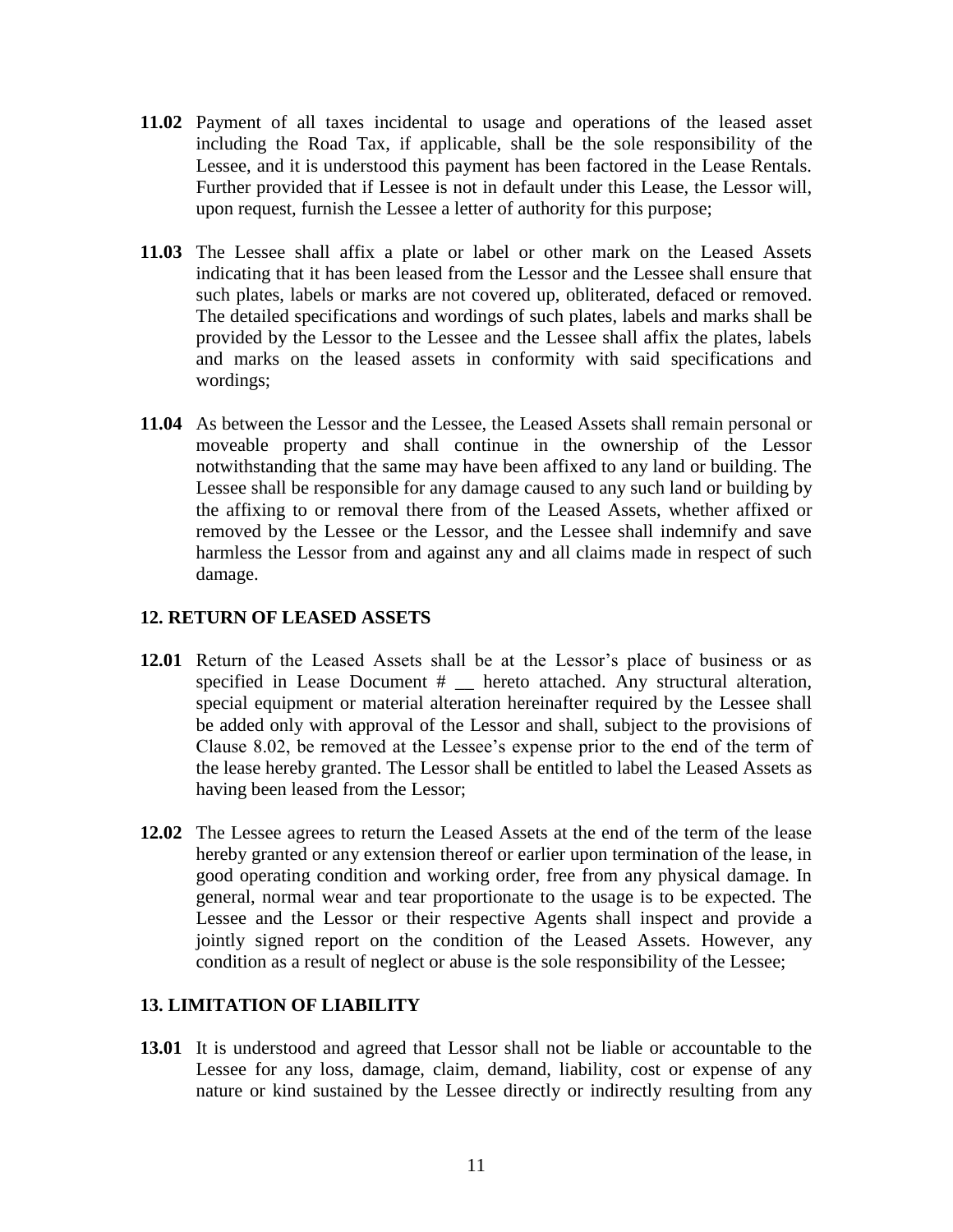inadequacy for any purpose, or any defect therein, from loss or interruption of use thereof, or any loss of business, profits consequential or any other damage of any nature;

- **13.02** Parties hereto shall not be required to carry out any of the terms of this Agreement if prevented from so doing by Acts of God, or the State's enemies or any other circumstances beyond their control and shall not be liable for any loss or damages sustained by any party resulting there from;
- **13.03** If the Leased Asset should be damaged without any fault on the part of the Lessee, but be capable of being repaired and if the applicable insurance proceeds be insufficient to pay the full cost of repairing the same, the Lessee may arrange repair and the difference between the actual cost of repairs and the amount of insurance claim received for it from the insurance company shall be payable by the Lessor. However, if the Leased Asset is completely lost or incapable of repair the proceeds of insurance shall be payable to the Lessor and this Agreement shall stand terminated;
- **13.04** All repairs, replacements or substitution of the parts or component of the Leased Assets necessitated due to normal usage shall be at the Lessee's expense;
- **13.05** The Lessor has not made and does not hereby make any representation as to merchantability, condition or suitability of the Leased Assets for the purpose of the Lessee or any other representation, with respect thereto. The Lessee agrees that its obligation hereunder to pay rentals herein provided for shall not in any way be affected by any such defect or failure of performance of the Leased Assets once it has accepted the delivery of the same;
- **13.06** Whenever they fall due, the Lessee shall be liable to forthwith pay all fees, central excise duties, taxes, levies and penalties **(that are not incidental to the ownership of the Leased Asset)**, under any statute or enactment for the time being in forced as may relate to or charged upon or otherwise payable in respect of the Leased Assets or any services in relation to leasing or any transaction or activities under this Agreement. In the event any fees, duties, taxes, levies and penalties or any maintenance or operating costs are levied and paid by the Lessor, the Lessee shall be responsible to reimburse the Lessor for the amount so paid. The Lessee recognizes that the Lessor has no liability whatsoever to make any payment whatsoever in respect of above stated account and the amount receivable under this Lease Agreement as Lease rental shall be net and not reducible in value on any account whatsoever.

#### **14. DEFAULT AND TERMINATION**

**14.01** This lease shall be terminated by the Lessor prior to expiration of its maximum terms in the event of default by the Lessee in either of the following manners;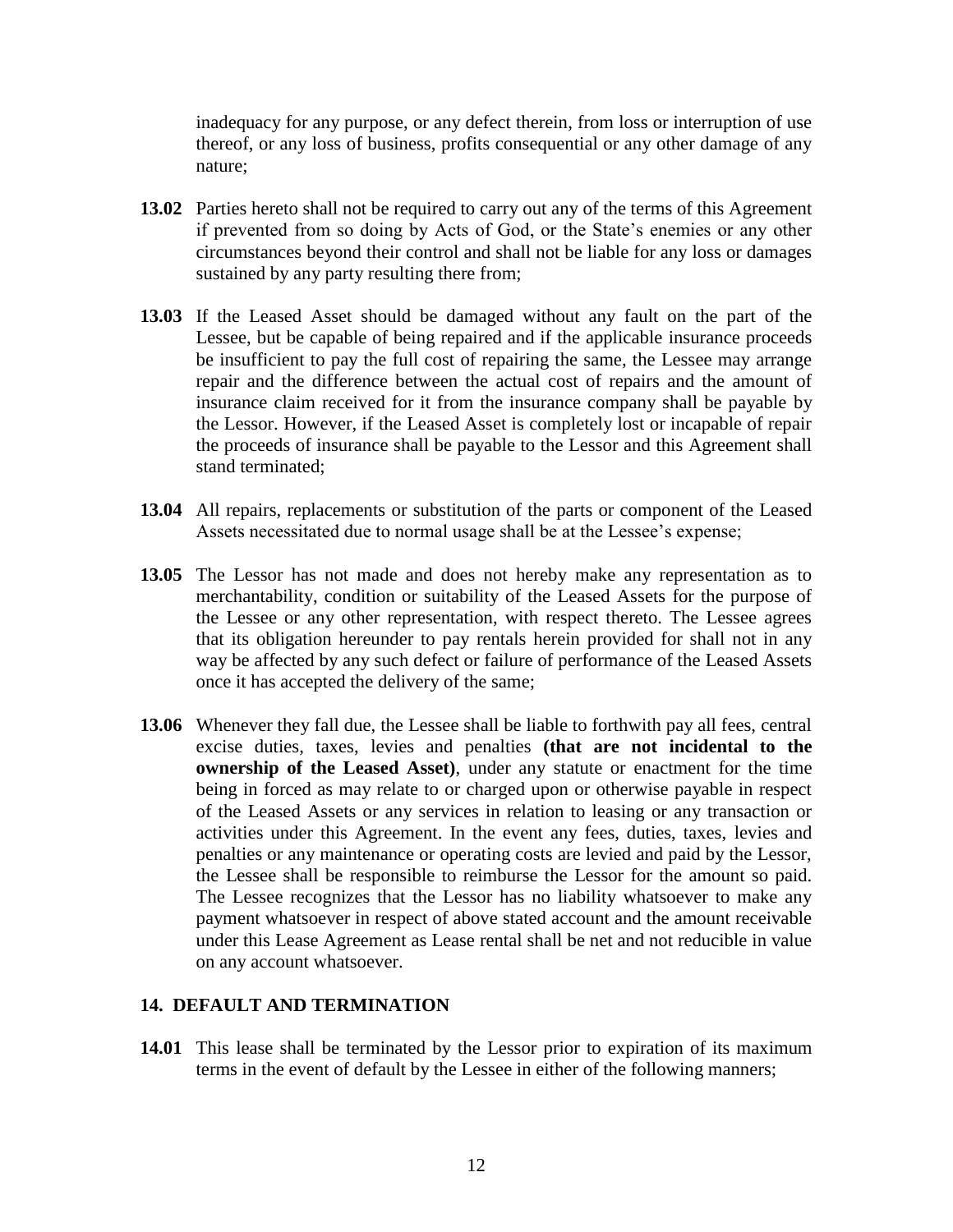**(a)** Any representation or warranty made or deemed to be made or repeated by the Lessee in or pursuant to the Principal Documents or in any document delivered under this Agreement is found to be incorrect;

**(b)** The lease rentals payable under this Agreement remain outstanding for a period of more than [Insert period];

**(c)** Any Indebtedness, including lease rentals outstanding under this Agreement, of the Lessee in excess of Rs. \_\_\_\_\_\_\_\_\_\_ (Rupees \_\_\_\_\_\_\_\_\_\_\_\_\_\_\_\_\_\_only) is not paid when due or becomes due or capable of being declared due prior to its stated maturity;

**(d)** In the event of the Lessee making an assignment for the benefit of its creditors;

**(e)** In the event of the Lessee (A) voluntarily or involuntarily becoming the subject of proceedings under the Bankruptcy or insolvency law, or procedure for the relief of financially distressed debtors. (B) Has been unable or has admitted in writing its inability to pay his debts as they mature to the Lessor or to another party or the financial Lessor, (C) taken or suffered any action for its reorganization, liquidation or dissolution, or (D) had a receiver or liquidator appointed for all or any part of its assets or business

**(f)** Any authority of or registration with governmental or public bodies or courts required by the Lessee in connection with the execution, delivery, performance, validity, enforceability or admissibility in evidence of the Principal Documents are modified in a manner unacceptable to the Lessor or is not granted or is revoked or otherwise ceases to be in full force and effect;

**(g)** The total interruption or cessation of the business activities of the Lessee;

**(h)** In the Leased Assets are used unreasonably or in an abusive manner;

**(i)** Any costs, charges and expenses under the Principal Documents shall remain unpaid for a period of days after notice of demand in that behalf has been received by the Lessee from the Lessor;

**(j**) If there is any change in the majority ownership and/or senior management of the Lessee without the consent of the Lessor.

**14.02** In the event that Lessor shall, by reason of the breach of any of the terms of this Agreement or the termination of this Lease becomes entitled to the return of the Leased Assets, then notwithstanding any terms or conditions herein contained, Lessor at its sole discretion in addition to any other remedy open to it and without obtaining a judgment, decree or other order from a court, may at any time without notice take possession of the said Leased Assets, and the Lessee hereby authorizes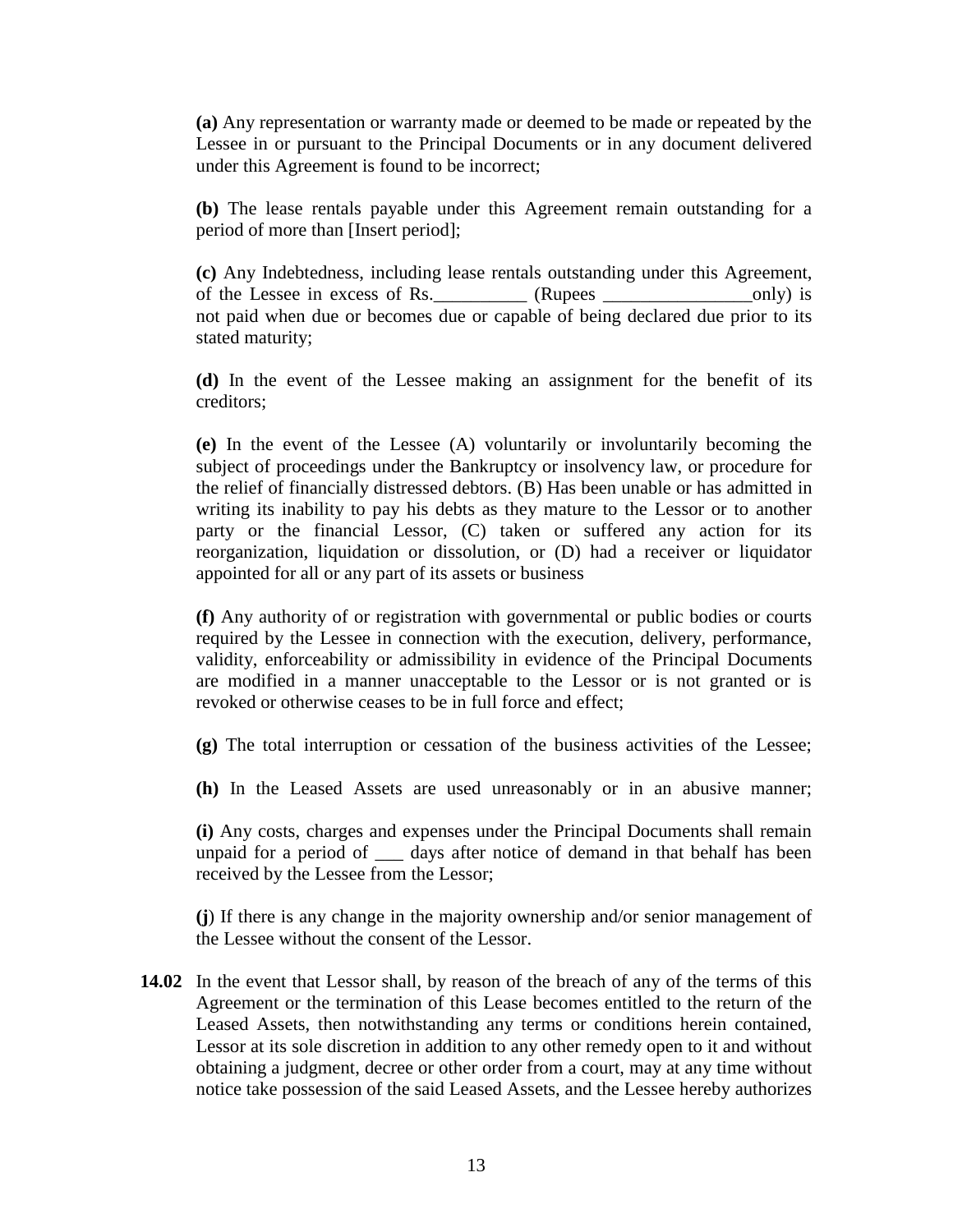and empowers Lessor, its servants, agents, or other representatives to enter on any of the Lessee's lands or premises, or any other place or places where the said Leased Assets may be found, for the purpose of taking possession thereof, and on the happening of such an event or events the Lessee hereby irrevocably appoints Lessor or any of its officers, agents, or representatives as the Lessee's true and lawful attorneys to execute such document as may be necessary for the purpose of regaining possession of the said Leased Assets and the accessories attached thereto. The Lessee shall pay the costs of such repossession including transportation and storage charges.

#### **15. INSPECTION**

The Lessee shall permit, during the currency of the Lease Agreement, persons authorized by the Lessor to inspect and examine the condition of the Leased Assets and, for the said purpose, shall permit such persons to enter upon the premises where the Leased Assets are situated, even where, in default of custody, control, and use, the Leased Assets are not situated at the Specified Location.

#### **16. PRUDENTIAL REGULATIONS**

The Lessee shall comply with the Prudential Regulations and or other regulations as are notified from time to time by the SECP.

#### **17. REPORT OF BUSINESS**

The Lessee shall furnish its latest audited and un-audited financial reports, statements or other documents relating to the financial status of the Lessee to the Lessor within ten (10) calendar days of the Lessor requesting the same.

#### **18. REPRESENTATIONS AND WARRANTIES**

The Lessee hereby represents and confirms that:

**(a)** The Lessee has not defaulted in respect of any payment obligation (whether relating to loan, finance or otherwise) or any other type of obligation owed to any bank or financial institution; and

**(b)** The Lessee has not defaulted in payment of any taxes or other dues owed to the government or any local authority.

#### **19. LEASE KEY MONEY/SECURITY DEPOSIT**

The Lessor shall not be liable to return/profit or other charges to the Lessee in respect of the Lease Key Money/Security Deposit, whether or not the same or any part thereof, is actually returned to the Lessee.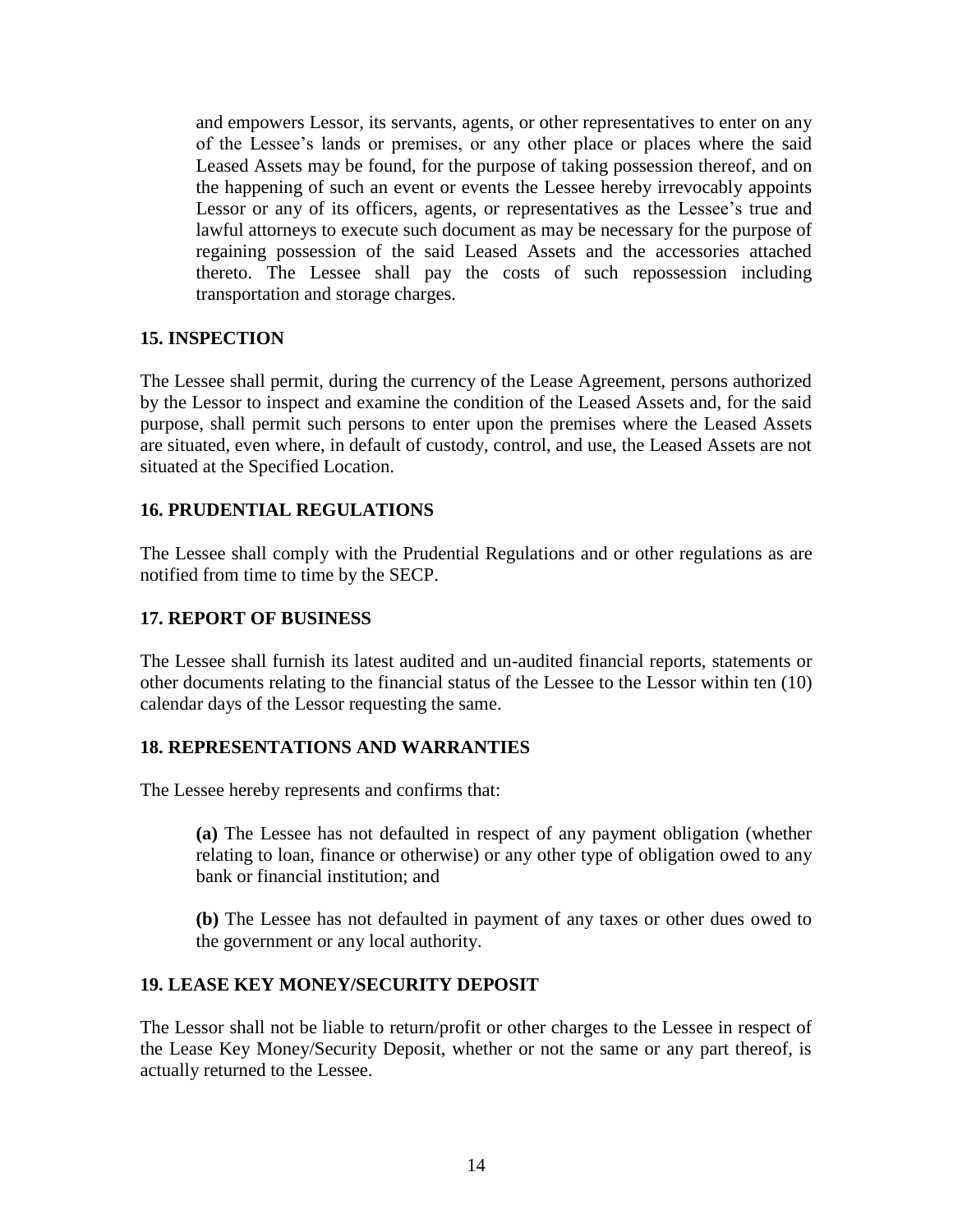#### **20. PENALTY**

**20.01** Where any amount is required to be paid by the Lessee under the Principal Documents on a specified date and is not paid by that date, or an extension thereof, permitted by the Institution without any increase in the Lease Rentals, the Lessee hereby undertakes to pay to the Institution for **Charity Account**, constituted by the Institution, a sum calculated  $@$  -----% per annum for the entire period of default, calculated on the total amount of the obligations remaining undischarged. The **Charity Account** shall be used at the absolute discretion of the Institution, exclusively for the purposes of approved charity.

**20.02** In case,

**(i)** any amount(s) referred to in clause 20.01 above, including the amount undertaken to be paid directly to the Charity Fund, by the Lessee, is not paid by him, or

**(ii)** the Lessee delays the payment of any amount due under the Principal Documents and/ or the payment of amount to the Charity Fund as envisaged under Clause 20.01 above, as a result of which any direct or indirect costs are incurred by the Institution, the Institution shall have the right to approach a competent Court:

**(a)** for recovery of any amounts remaining unpaid.

**(b)** for imposing of a penalty on the Lessee. In this regard the Lessee is aware and acknowledges that notwithstanding the amount paid by the Lessee to the Charity Fund of the Institution, the Court has the power to impose penalty, at its discretion, and from the amount of such penalty, a smaller or bigger part, depending upon the circumstances, can be awarded as solatium to the Institution, determined on the basis of direct and indirect costs incurred, other than the opportunity cost.

20.03 The Modaraba, with the approval of the Board of Directors shall forward the proceeds to charity for its onward distribution among approved charitable/religious/ welfare institutions.

20.05 The account for charity shall be separately maintained and audited, and be disclosed separately in the financial statements of the Modaraba.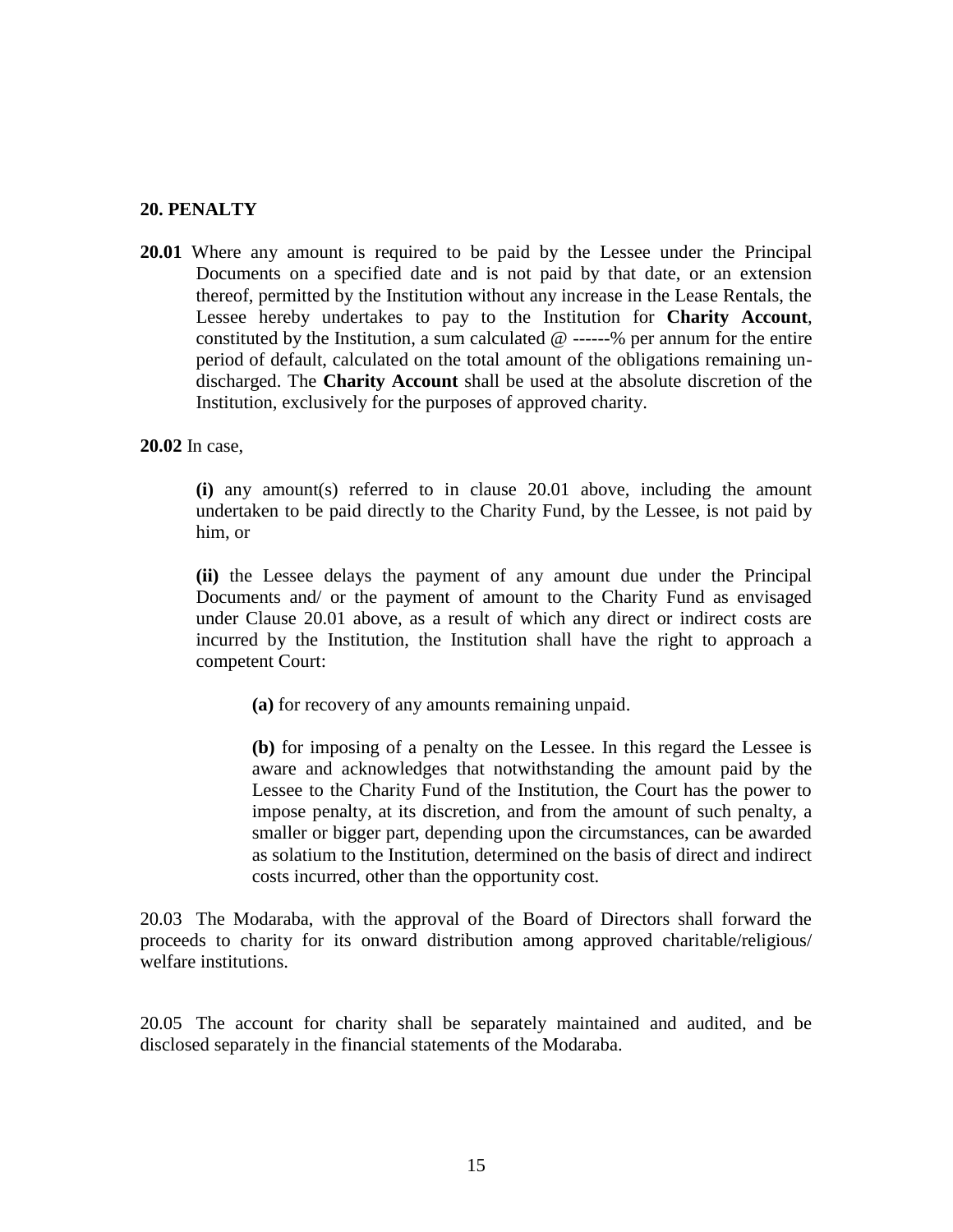#### **21. ASSIGNMENT**

- **21.01** This Agreement shall be binding upon and inure to the benefit of and be enforceable by the Lessor, the Lessee and respective successors' permitted assigns and transferees of the parties hereto, provided that the Lessee shall not assign or transfer any of its rights or obligations under this Agreement without the written consent of the Lessor. The Lessor may assign all or any part of its rights or transfer all or any part of its obligations and/or commitments under this Agreement to any Lessor, or other person. The Lessee shall not be liable for the costs of the assignment and/or transfer of commitments hereunder by the Lessor. If the Lessor assigns all or any part of its rights or transfers all or any part of its obligations and commitments as provided in this Clause, all relevant references in this Agreement to the Lessor shall thereafter be construed as a reference to the Lessor and/or its assignee(s) or transferee(s) (as the case may be) to the extent of their respective interests.
- **21.02** The Lessor may disclose to a potential assignee or transferee or to any other person who may propose entering into contractual relations with the Lessor in relation to this Agreement such information about the Lessee as the Lessor shall consider appropriate.

#### **22. FORCE MAJEURE**

Any delays in or failure by a Party hereto in the performance hereunder if and to the extent it is caused by the occurrences or circumstances beyond such Party's reasonable control, including but not limited to, acts of God, fire, strikes or other labor disturbances, riots, civil commotion, war (declared or not) sabotage, any other causes, similar to those herein specified which cannot be controlled by such Party. The Party affected by such events shall promptly inform the other Party of the occurrence of such events and shall furnish proof of details of the occurrence and reasons for its non-performance of whole or part of this Agreement. The parties shall consult each other to decide whether to terminate this Agreement or to discharge part of the obligations of the affected Party or extend its obligations on a best effort and on an arm's length basis.

#### **23. WAIVER OF INTEREST**

The parties recognize and agree that the principle of payment of interest is repugnant to Shariah principles and, accordingly, to the extent that any court would impose, whether contract or by statute any obligation to pay interest, the parties hereby irrevocably and unconditionally expressly waive and reject any entitlement to recover interest from each other.

#### **24. GENERAL**

**24.01** No failure or delay on the part of the Lessor to exercise any power, right or remedy under this Agreement shall operate as a waiver thereof nor shall or a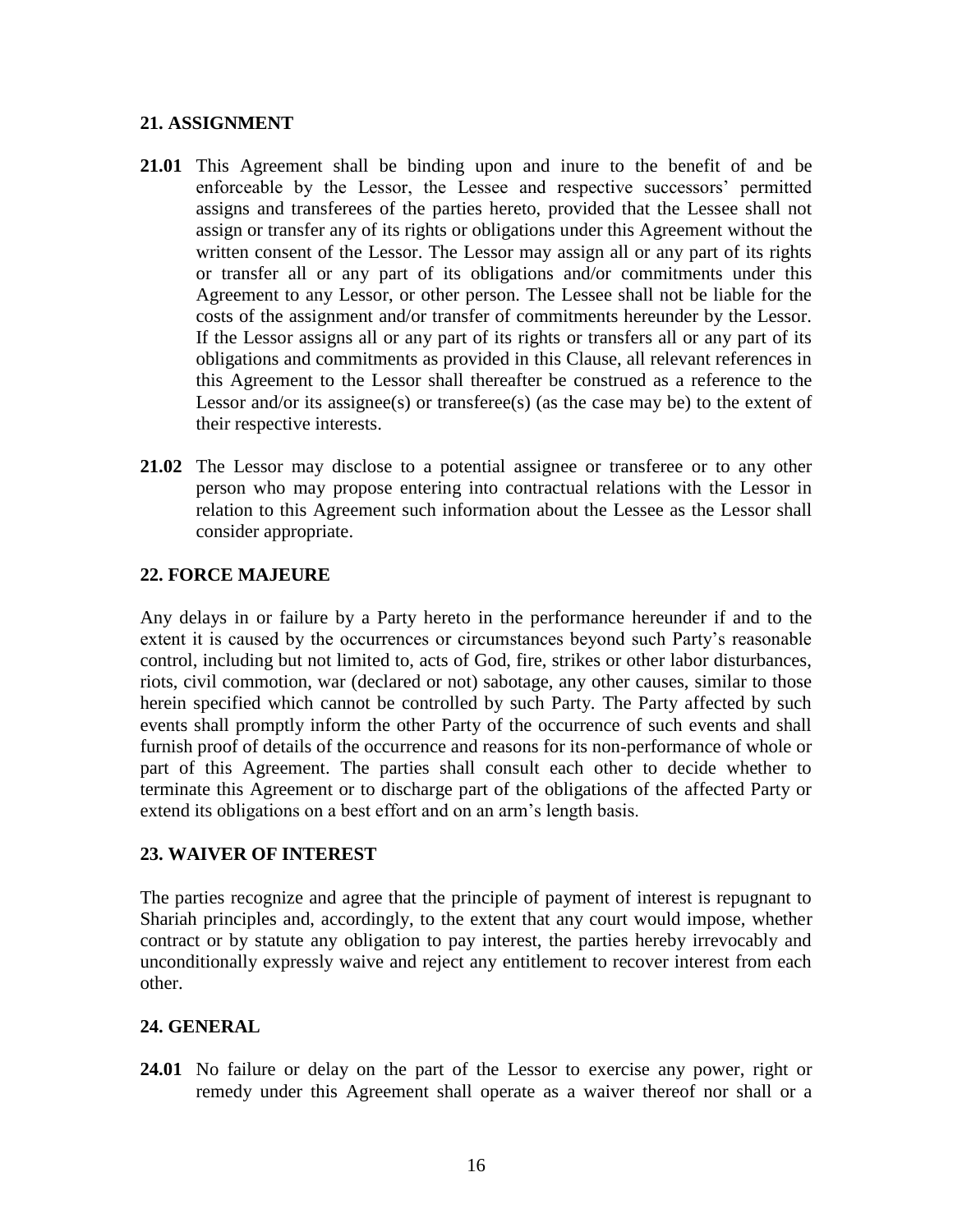partial exercise by the Lessor of any power right or remedy preclude any other or further exercise thereof or the exercise of any other power right or remedy. The remedies provided in this Agreement are cumulative and are not exclusive of any remedies provided by law;

- **24.02** This Agreement represents the entire Agreement and understanding between the Parties in relation to the subject matter and no amendment or modification to this Agreement will be effective or binding unless it is in writing, signed by both Parties and refers to this Agreement;
- **24.03** This Agreement is governed by and shall be construed in accordance with the Pakistani law. All competent courts at \_\_\_\_\_\_\_\_\_ shall have the non-exclusive jurisdiction to hear and determine any action, claim or proceedings arising out of or in connection with this Agreement.
- **24.04** Nothing contained herein shall prejudice or otherwise affect the rights and remedies that may otherwise be available under law to the parties.
- **24.05** Any reconstruction, division, reorganization or change in the constitution of the Lessor or its absorption in or amalgamation with any other person or the acquisition of all or part of its undertaking by any other person shall not in any way prejudice or affect its rights hereunder.
- **24.06** The two parties agree that any notice or communication required or permitted by this Agreement shall be deemed to have been given to the other party seven days after the same has been posted by registered mail or the next Business Day if given by a facsimile message or telex or by any other electronic means, or the next Business Day as counted from the date of delivery if delivered by courier mail.
- **24.7** That the LESSEE has full power, capacity and authority to execute, deliver and perform this Lease Agreement and has taken all necessary actions, authorizations and approvals (corporate or otherwise) to authorize the taking on lease of the leased assets upon the terms of this Agreement and to authorize its execution delivery and performance of this Lease Agreement and the LESSEE undertakes to keep such authorizations effective and in force during the lease term hereunder or any renewal thereof and till the leased assets are delivered back to the MODARABA in good order and condition;
- **24.8** The Lessee will not repay the Subordinated Loan if any without the written consent of Lessor.
- **24.09** There will be no change in constitution, Management, Main sponsors, Major Share holders of the Lessee without prior concurrence of the Lessor.
- **24.10** The MODARABA shall also have the right to raise the finance, and to create any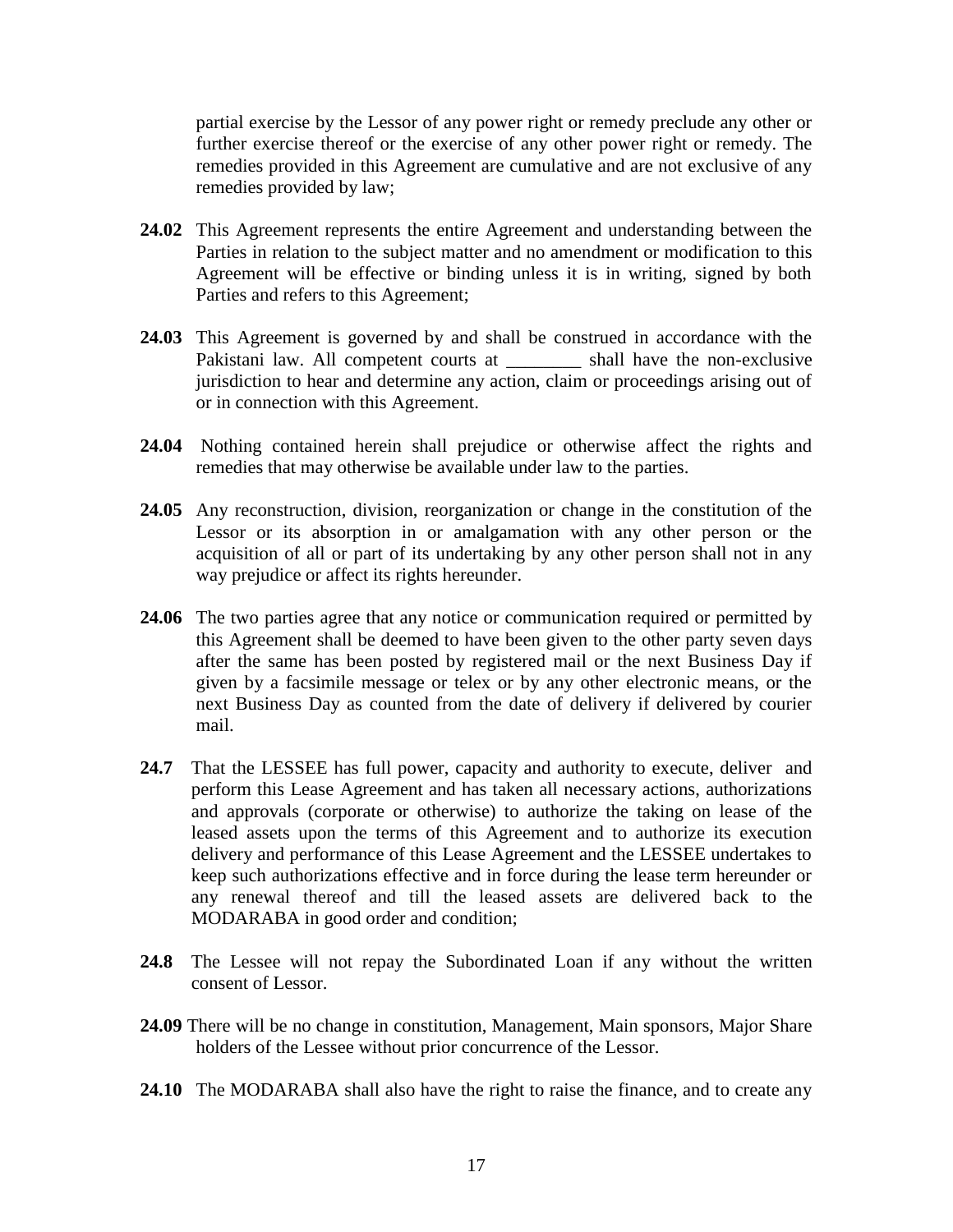encumbrance or charge, on the security of the rights possessed by the MODARABA in the leased assets in favour of any creditor or surety of the MODARABA and will not require any approval for this purpose from the LESSEE.

- **24.11** That the LESSEE shall operate and maintain its business, plant and leased assets in compliance with the applicable environmental, occupational health and safety requirements in accordance with Local Laws.
- **24.12** That the LESSEE has secured all sanctions, permissions, licenses, approvals and consents from the Government and or any other Authority, which are or may be required for the implementation of the project ("Project") in connection with which this Lease Agreement is being executed.
- **24.13** Since the LESSEE is not the owner of the leased assets, the LESSEE shall not claim any relief by way of any deduction allowance or grant available to the MODARABA as the owner of the leased assets under the Income Tax or other laws or rules of regulations and shall not do anything by which the MODARABA may be deprived of such allowance or grant.
- **24.14** The LESSEE undertakes with the MODARABA that:
	- a) The LESSEE shall promptly inform the MODARABA of any event or condition, which is likely to have an adverse effect on the operations, profits or business of the LESSEE;
- **24.15** This agreement may be amended or any term or condition waived only in writing executed by persons duly authorized, provided that no term or condition which has the effect of materiality altering the agreement or which is otherwise repugnant to *Shariah* shall be added, deleted or waived.
- **24.16** all schedules annexed hereto are and shall form an integral part of this agreement;

**IN WITNESS WHEREOF**, the Parties to this Agreement have caused this Agreement to be duly executed on the date and year first aforementioned.

**For and on behalf of the Lessee For and on behalf of [insert name of the Lessor]**

\_\_\_\_\_\_\_\_\_\_\_\_\_\_\_\_\_\_\_\_\_\_\_\_\_\_\_\_\_ \_\_\_\_\_\_\_\_\_\_\_\_\_\_\_\_\_\_\_\_\_\_\_\_\_\_\_\_\_\_\_\_\_\_\_\_\_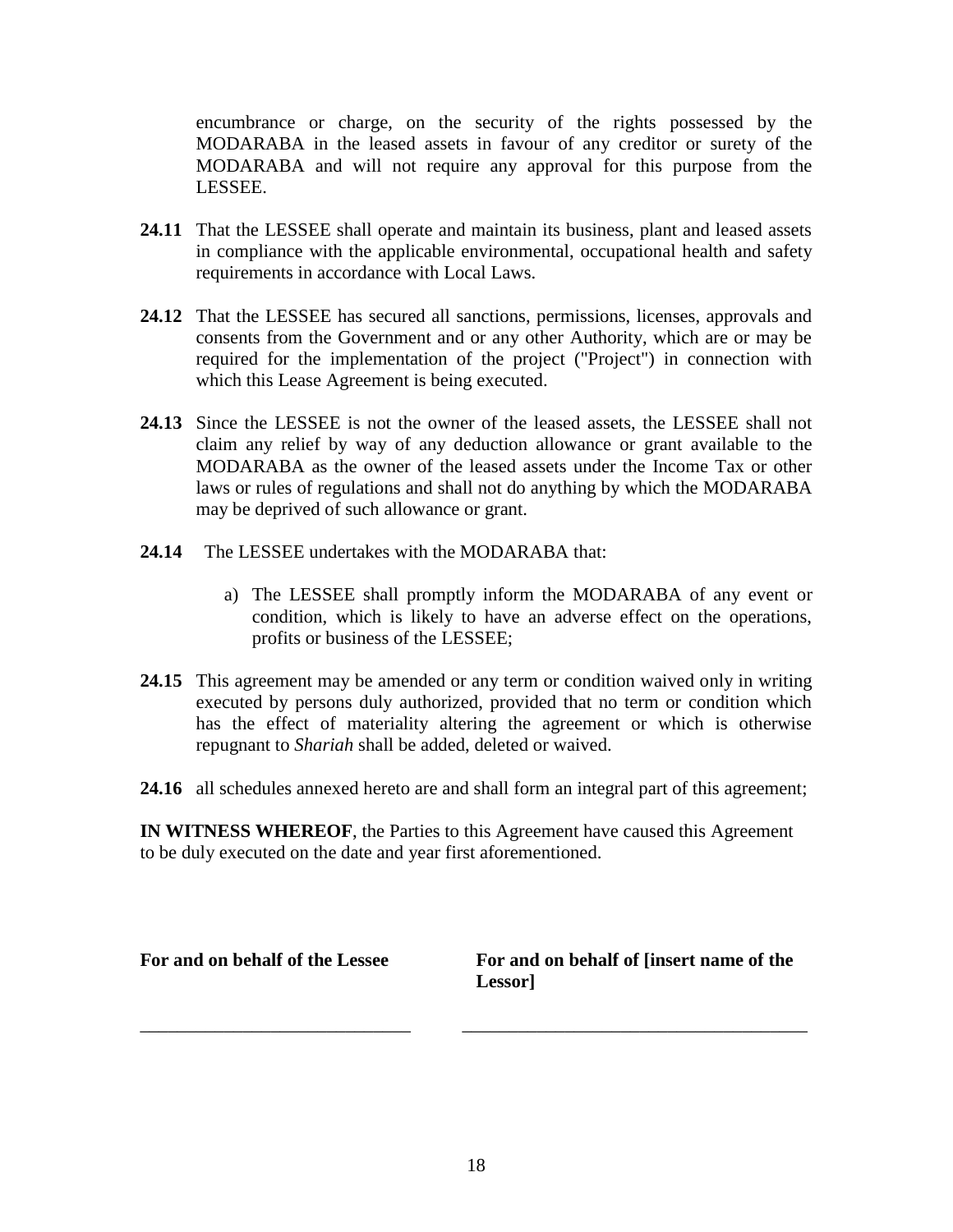# WITNESSES:

# **WITNESSES:**

 $1.$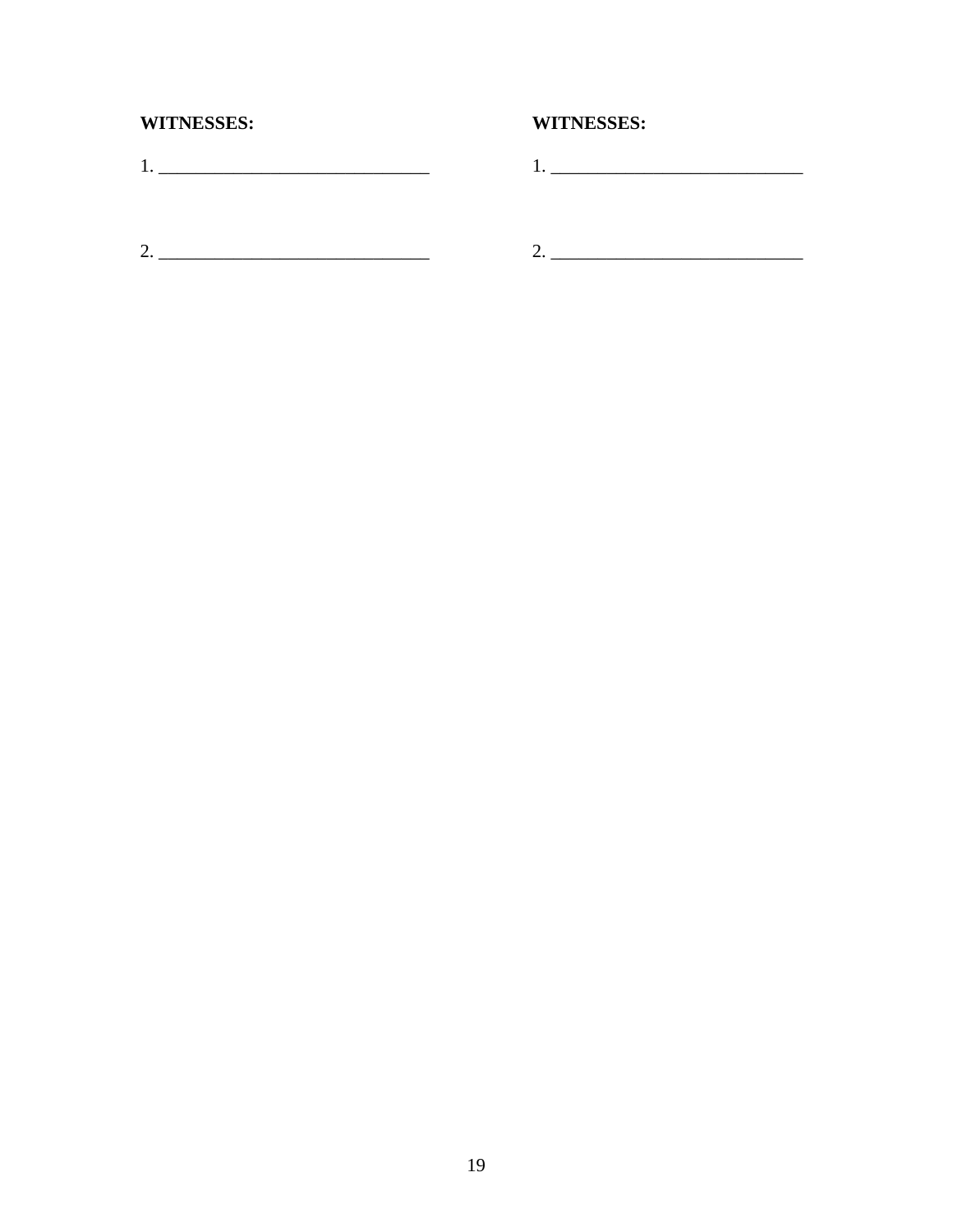#### **Lease Document # 1**

#### **WRITTEN REQUEST**

[Date]

 $To:$ [Insert name and address of the Lessor]

\_\_\_\_\_\_\_\_\_\_\_\_\_\_\_\_\_\_\_\_\_\_\_\_\_\_\_\_\_\_\_ \_\_\_\_\_\_\_\_\_\_\_\_\_\_\_\_\_\_\_\_\_\_\_\_\_\_\_\_\_\_\_

Dear Sirs,

#### **WRITTEN REQUEST FOR PURCHASE OF ASSETS**

**(1)** We request you to kindly procure the Assets described below to be leased to us under a separate Agreement:

| $\sim$<br>Sneci<br>cification of Assets | ш |
|-----------------------------------------|---|
|                                         |   |

**(2)** We further request you to deliver the Assets as follows:-

**(a)** Assets:

**(b)** Terms of delivery:

**(c)** Place of delivery:

**(3)** We hereby certify that the Lease of the Assets by you to us shall not result in a breach of our organizational documents, any provision of any document to which we are a party or by which we are bound, or any applicable law, rule or regulation, whether directly or indirectly.

Yours faithfully,

For and on behalf of [Insert name of the Lessee]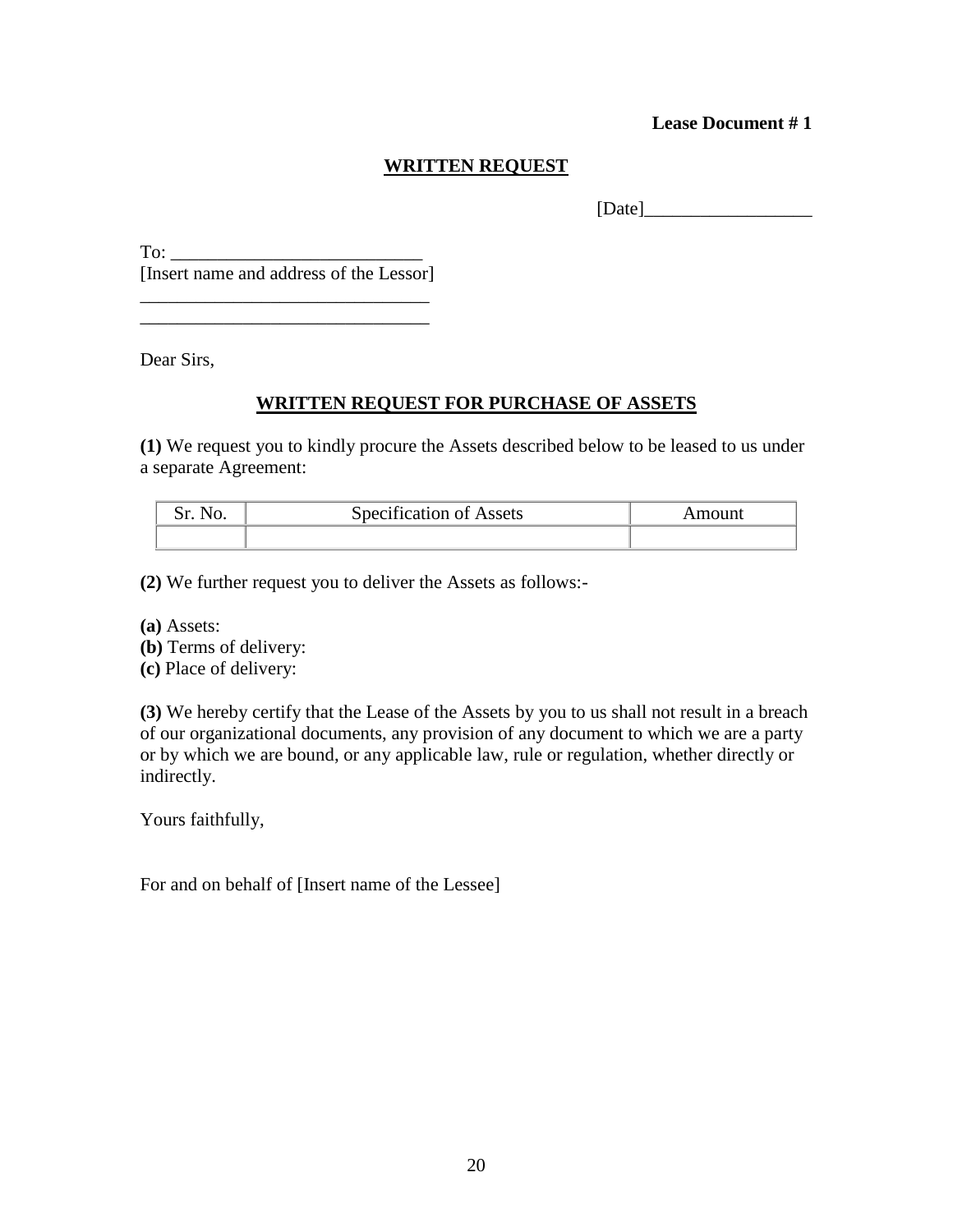#### **Lease Document # 2**

#### **SCHEDULE**

This Schedule shall be attached to and form an integral part of the Lease Agreement Between M/s (Lessor)\_\_\_\_\_\_\_\_\_\_\_\_\_\_\_\_\_\_\_\_\_\_\_\_\_\_\_\_\_\_\_\_\_\_\_\_\_\_\_\_\_and (Lessee)

\_\_\_\_\_\_\_\_\_\_\_\_\_\_\_\_\_\_\_\_\_\_\_\_\_\_\_\_\_\_\_\_\_\_\_\_\_\_\_\_\_\_\_\_\_\_\_\_\_\_\_\_\_\_\_\_\_\_\_\_\_\_\_\_\_\_\_\_\_\_.

The Lessee authorizes the Lessor to procure the under noted asset(s), to be leased in terms of the Agreement between the parties, and at the rate and for the term herein specified.

| Sr. No. | Specification of Assets | Amount | Term of Lease |
|---------|-------------------------|--------|---------------|
|         |                         |        |               |

The **Lessor** shall maintain comprehensive insurance during entire period of lease.

Registration, CVT, Income Tax, and Road Tax shall be paid by Lessee.

Place of delivery and return of the Leased Assets shall be at the Head Office of Lessor or as agreed between the Parties.

Commencement date of Lease: \_\_\_\_\_\_\_\_\_\_\_\_\_\_\_\_\_\_\_\_\_ Duly authorized by the Lessees:

The amount of Security Deposit Rs. \_\_\_\_\_\_\_\_\_\_\_\_\_\_\_\_\_\_ shall be adjusted towards Residual Value at the end of lease period

#### **OR**

The amount of Residual Value Rs. \_\_\_\_\_\_\_\_\_\_\_\_\_\_\_\_\_\_\_\_\_\_ shall be payable by the Lessee at the end of Lease Period.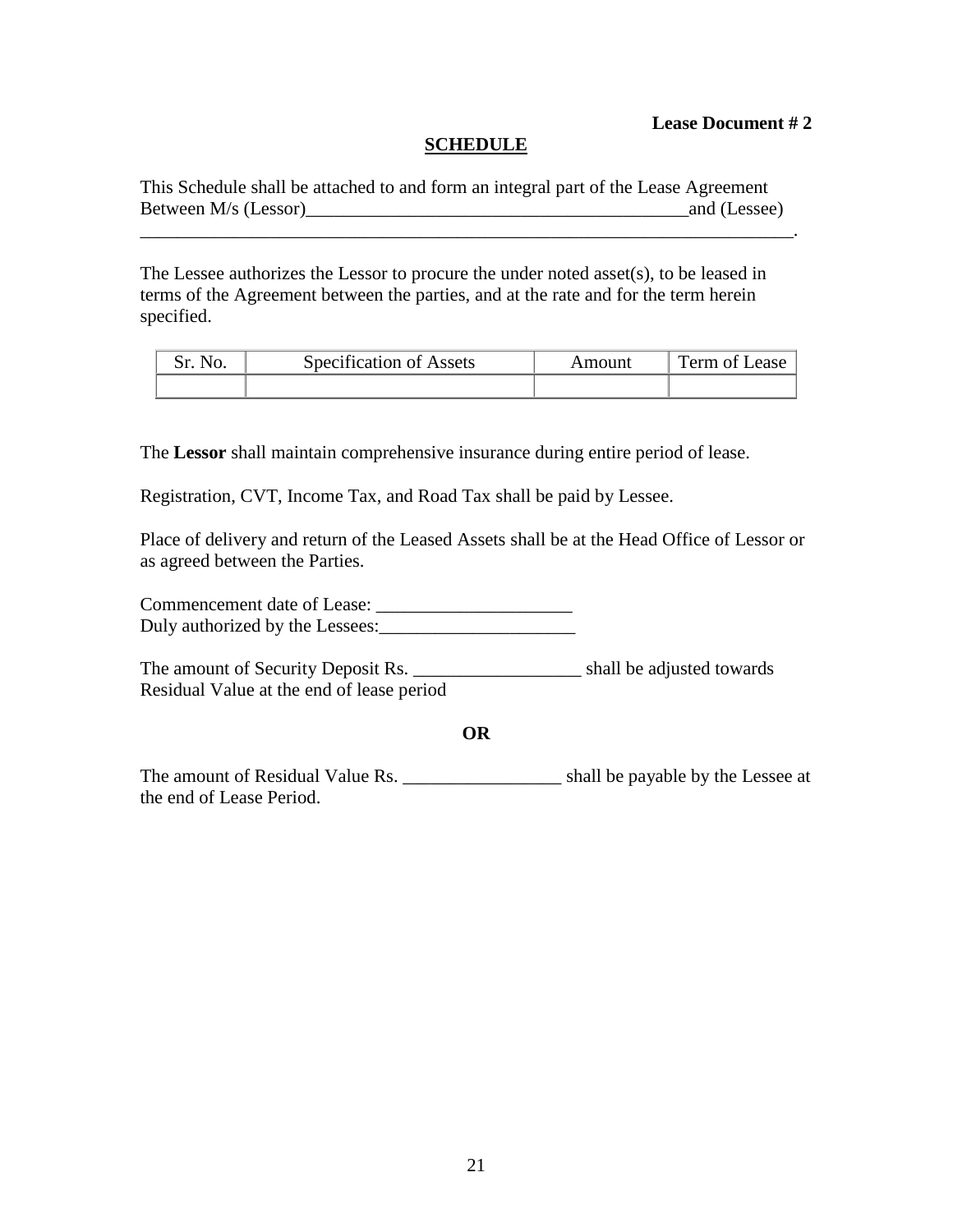#### **Lease Document # 3**

### **RECEIPT OF LEASED ASSETS**

#### **AGREEMENT NO [-------------] DATED [-------------]**

Description of the Assets: --------------------------------------------------- ------------------------------------------------------------------------------------

------------------------------------------------------------------------------------

The Assets described above are received complete in all respect and in perfect working order and condition.

Delivery dated\_\_\_\_\_\_\_\_\_\_

| 1. Signature     |  |
|------------------|--|
| <b>Full Name</b> |  |
| S/O.D/O.W/O.     |  |
| Res.Address      |  |

| NIC No.     |  |  |
|-------------|--|--|
| Designation |  |  |

| 2. Signature_ |  |
|---------------|--|
| Full Name     |  |
| S/O.D/O.W/O.  |  |
| Res.Address   |  |

| NIC No.     |  |
|-------------|--|
| Designation |  |

Stamp \_\_\_\_\_\_\_\_\_\_\_\_\_\_

### **SIGNED for and on behalf of the Lessor by:**

-----------------------

Dated:\_\_\_\_\_\_\_\_\_\_\_\_\_\_\_